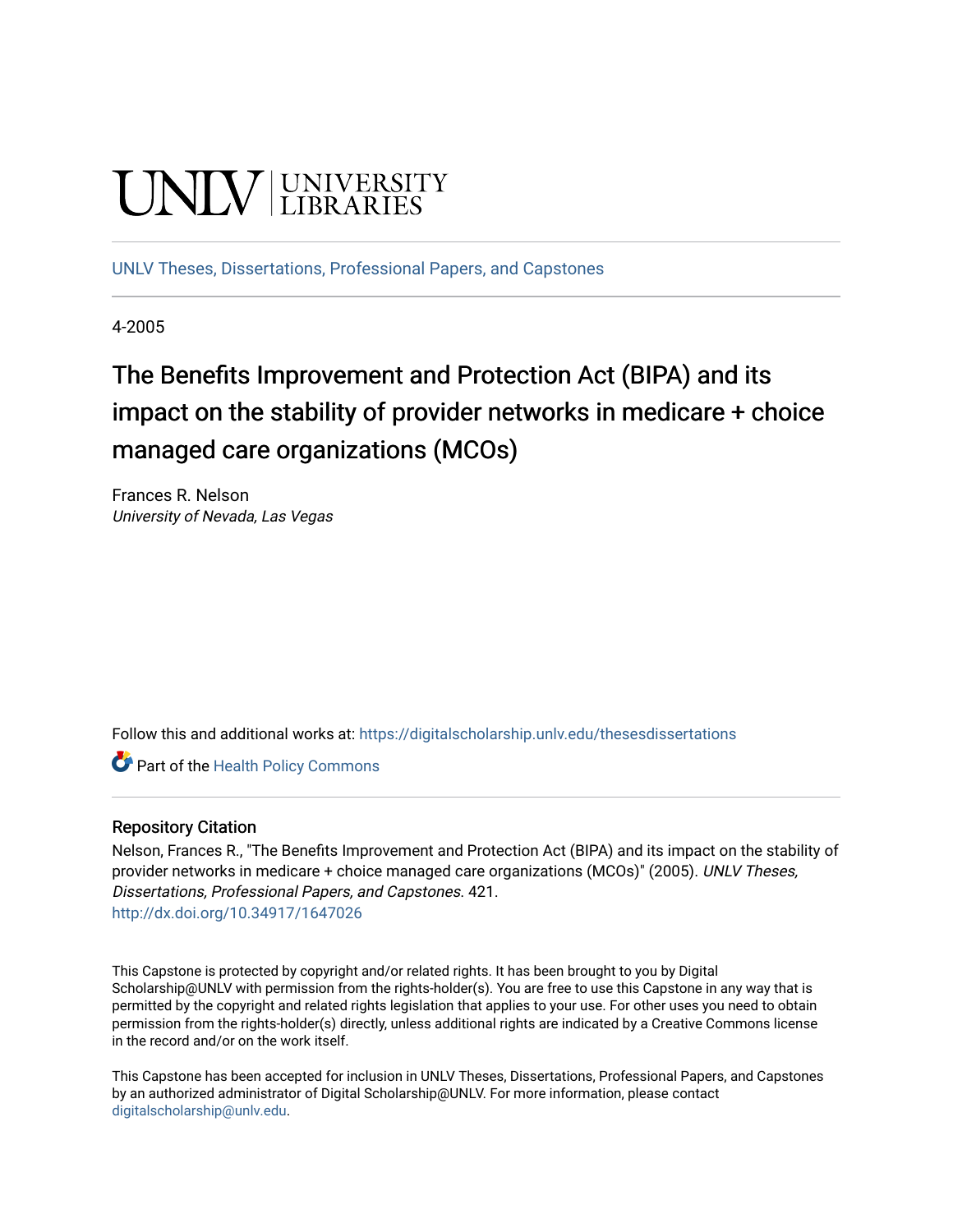### THE BENEFITS IMPROVEMENT AND PROTECTION ACT (BIPA) AND ITS IMPACT ON THE STABILITY OF PROVIDER NETWORKS IN MEDICARE + CHOICE MANAGED CARE ORGANIZATIONS (MCOs)

by Frances R. Nelson

A professional paper submitted in partial fulfillment of the requirements for the

> **Master of Public Administration Greenspun College of Urban Affairs**

**Graduate College University of Nevada, Las Vegas April 2005**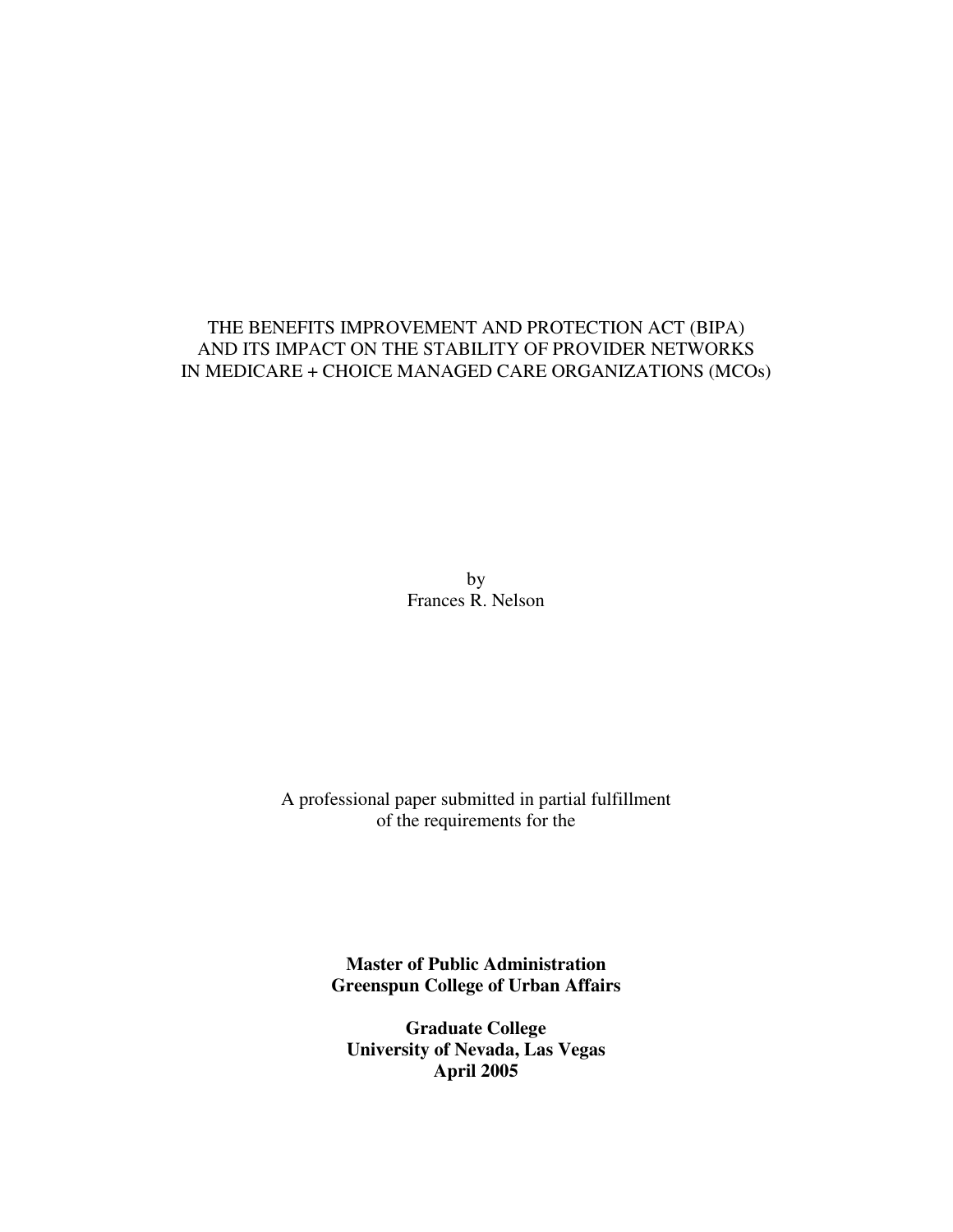# **TABLE OF CONTENTS**

| <b>CHAPTER 1</b> |  |
|------------------|--|
| <b>CHAPTER 2</b> |  |
|                  |  |
|                  |  |
|                  |  |
|                  |  |
|                  |  |
|                  |  |
|                  |  |
|                  |  |
|                  |  |
|                  |  |
|                  |  |
| <b>CHAPTER 3</b> |  |
|                  |  |
|                  |  |
|                  |  |
|                  |  |
|                  |  |
|                  |  |
| <b>CHAPTER 4</b> |  |
|                  |  |
|                  |  |
|                  |  |
|                  |  |
|                  |  |
| <b>CHAPTER 5</b> |  |
|                  |  |
|                  |  |
|                  |  |

# **LIST OF TABLES**

| Table 2 | Impact of BIPA Funds on MCO Participation in Medicare+Choice Program25   |  |
|---------|--------------------------------------------------------------------------|--|
| Table 3 |                                                                          |  |
| Table 4 | Impact of Provider Turnover Rate on MCO Participation in Medicare+Choice |  |
|         |                                                                          |  |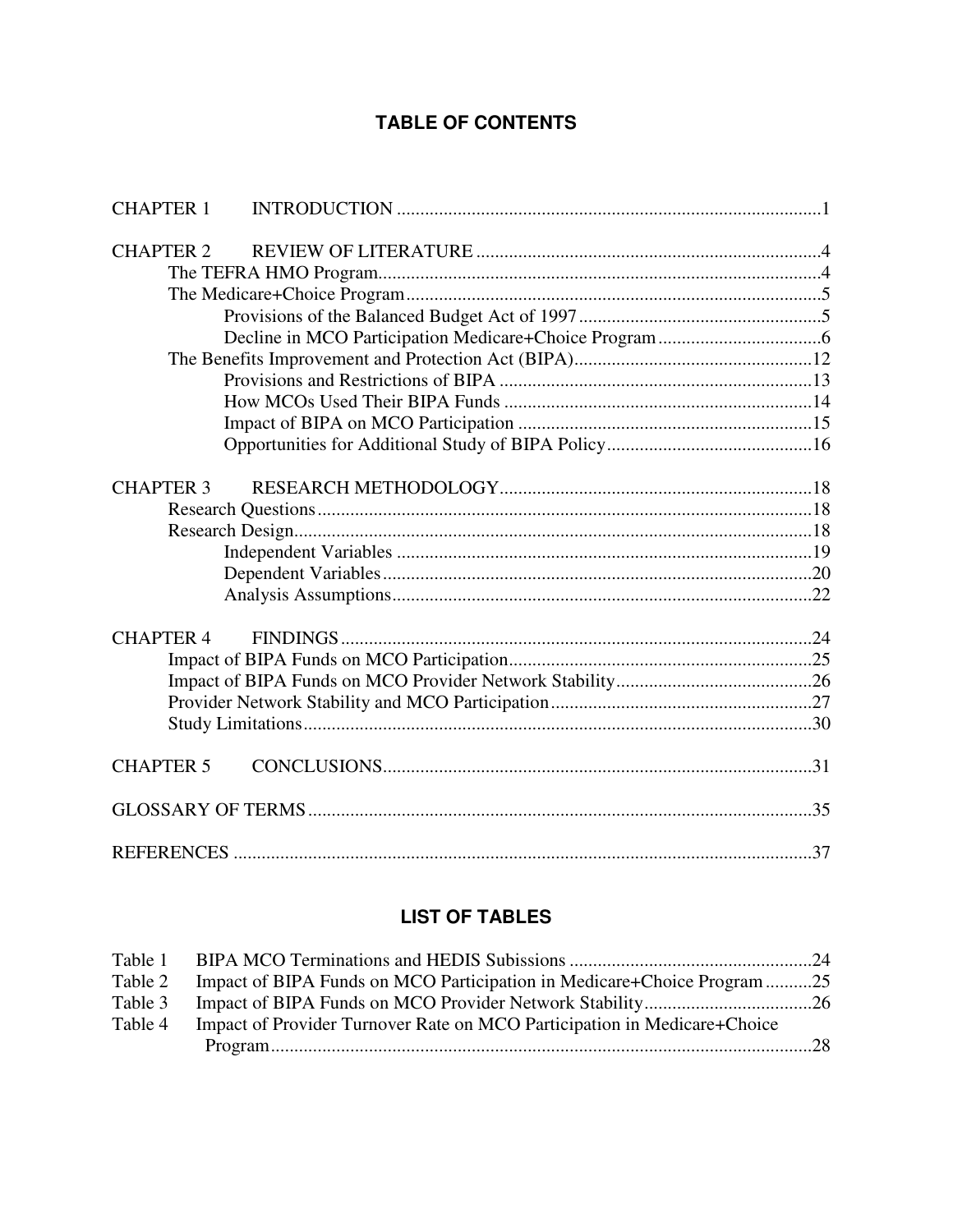#### **CHAPTER 1**

#### **INTRODUCTION**

Medicare beneficiaries may elect to receive their health care benefits through either the Original Medicare Plan or through a health plan offered by one of the many private companies that contract with the Medicare program to offer Medicare health plans. These private companies, called Medicare + Choice ("Medicare plus Choice") plans, include private fee-forservice insurance companies and managed care organizations (MCOs). The fee-for-service Medicare+Choice plans usually offer beneficiaries somewhat lower costs than the Original Medicare plan with a fairly wide selection of doctors who are willing to accept the plans' payments. The managed care Medicare+Choice plans offer beneficiaries substantially lower costs, but with a narrower selection of providers who belong to the MCO, and usually provide additional benefits over and above those offered under traditional Medicare (such as prescription coverage). Depending upon where a Medicare beneficiary lives, he or she may have more than one Medicare+Choice plan from which to choose.

Under the Medicare+Choice managed care program, the federal government continues to collect the monthly Medicare premium from the beneficiary and in turn pays the MCO a fixed rate for that individual's health care, regardless of the actual cost. Initially, this rate was equal to 95% of what Medicare projected it would cost to provide health care services each month to a Medicare beneficiary under traditional fee-for-service Medicare. The rate was county-specific and varied throughout the country. With the passage of the Balanced Budget Act (BBA) in 1997, the beneficiary's demographic characteristics and an indicator of his or her health status were incorporated into the calculation for the monthly payment (GAO, November 2001). The BBA also imposed a 2 percent annual rate increase limit.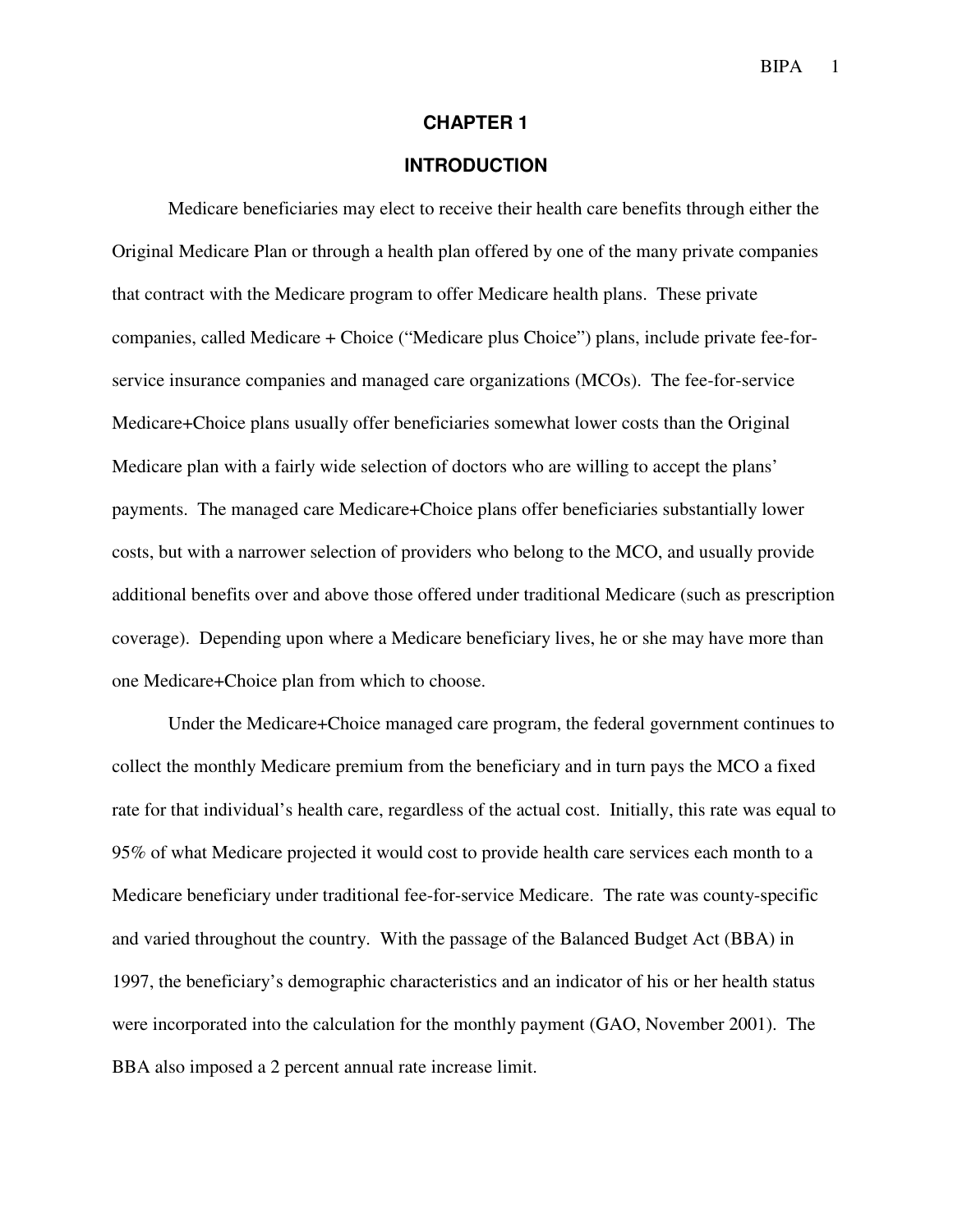From 1991 to 1998, the number of MCOs contracted with the Medicare program rose from 93 to 346, increasing the percent of the Medicare population with access to at least one Medicare+Choice managed care plan from 49% in 1993 to 72% in 1998. Beginning in 1999, MCOs across the country elected to withdraw from what used to be a profitable market segment for them, citing regulatory burdens and the government's 2 percent annual rate increase limit. Faced with provider demands for higher payment rates and resistance to capitated contracts, in which the physician agrees to provide healthcare services for a fixed amount of money per enrolled individual, MCOs declared they could no longer control their medical costs. By May 2002, the number of contracted MCOs was reduced by more than half to 152, thus dropping the percent of beneficiaries with access to at least one Medicare+Choice managed care plan to 62% (Centers for Medicare & Medicaid Services, 2001, Tables 75 and 76).

In response to the Medicare beneficiaries' dwindling pool of alternative choices to traditional Medicare, Congress passed the Benefits Improvement and Protection Act (BIPA) of 2000. BIPA was designed to generate more geographical equity in payment and, for 2001, raise the annual rate increase limit from 2 percent to 3 percent (Gold and Achman, 2001). Hoping to reverse the exodus of MCOs by providing them with additional dollars, Congress allowed MCOs to use the additional money in any combination of four options, one of which was the enhancement of beneficiary access to health care providers. The vast majority of the MCOs elected to pass the additional dollars through to their provider network in an effort to enhance or stabilize them. Of the 5.6 million Medicare MCO enrollees, 65 percent were in MCOs that used the funds for this purpose only. Of the 17 percent who were in MCOs that used the additional dollars in a combination of ways, 86% of them were in plans that chose to use a portion of the money on their provider network (HCFA Press Office, 2001).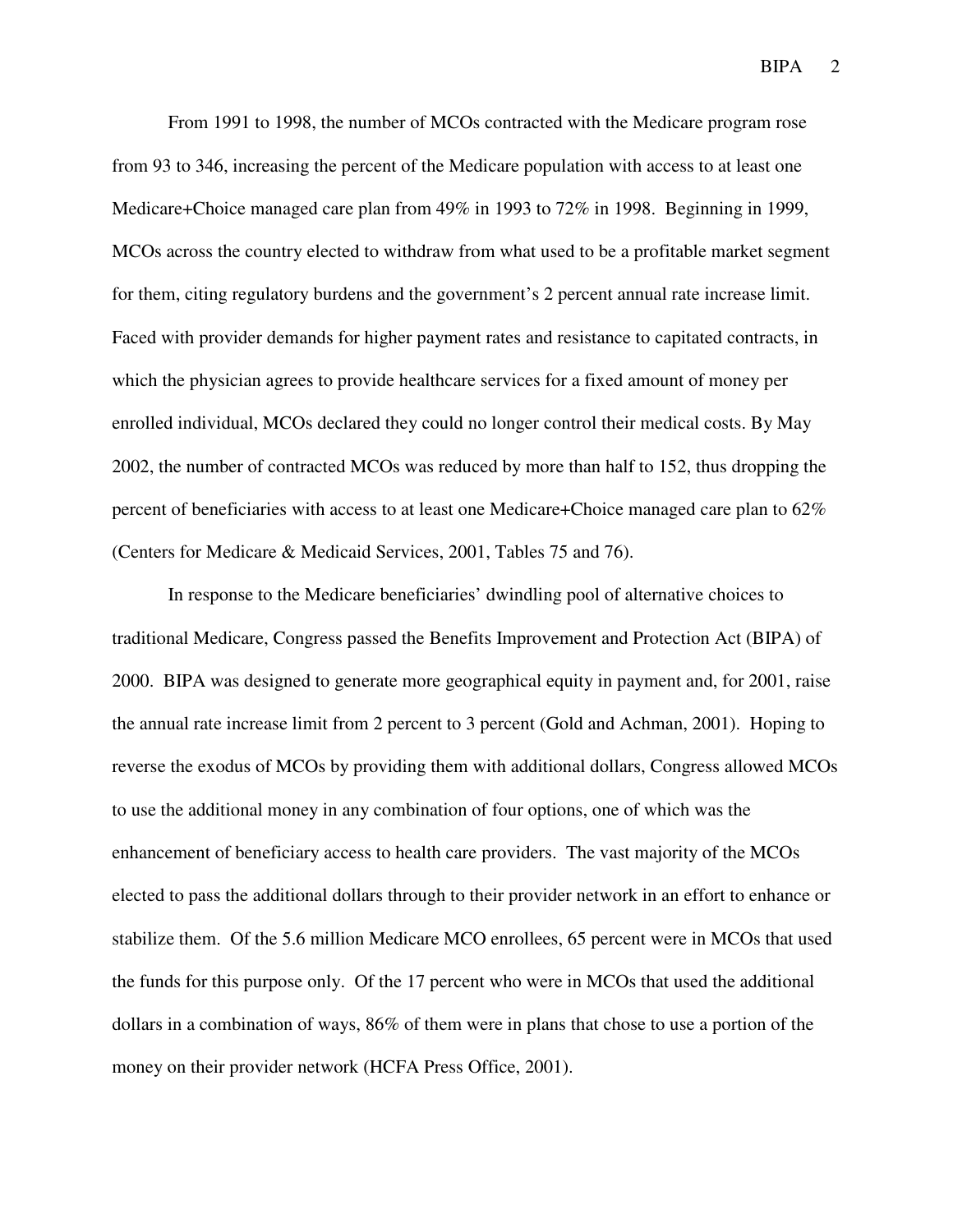MCOs report annually to the Centers for Medicare & Medicaid Services ("CMS,"

formerly known as the Health Care Finance Administration, or "HCFA") on the stability of their provider networks. By June of each year, MCOs participating in the Medicaid program tell CMS what percentage of their physician network has left since the end of the previous year (annual turnover rate). In reviewing the existing literature on the BIPA policy, there appears to be limited study on the relationships among the BIPA dollars, the MCOs' abilities to provide Medicare beneficiaries with enhanced access to health care providers, and the MCOs' continued participation in the Medicare + Choice Program. Therefore, this professional paper seeks to assess whether the additional BIPA funds provided to the MCOs stemmed their exodus from the Medicare program by enabling them to stabilize their provider networks. Using a quasiexperimental design, this paper will explore the relationship between the additional BIPA funds and provider turnover rate and, subsequently, between the provider network stability and an MCO's decision whether or not to continue to participate in the Medicare program.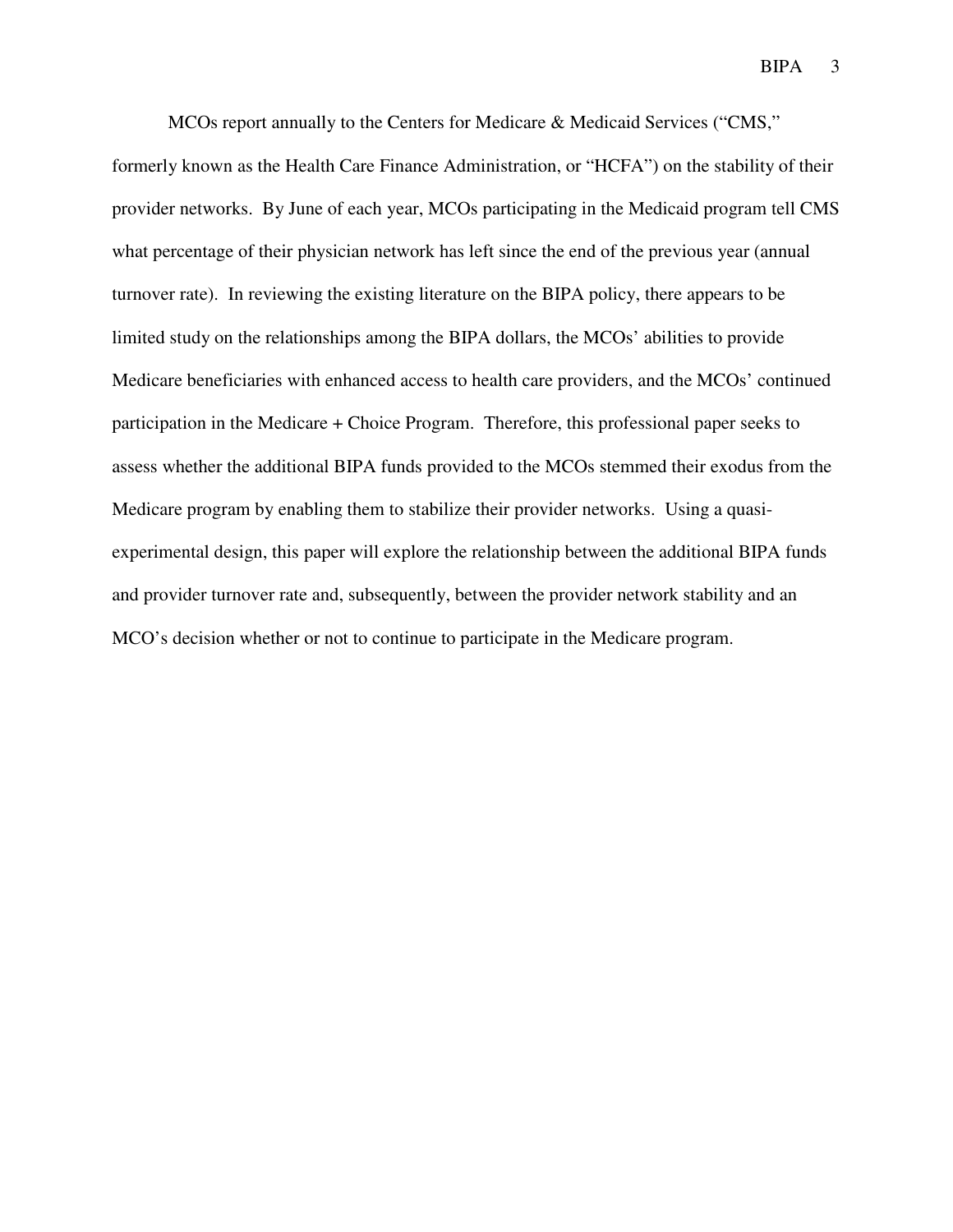#### **CHAPTER 2**

# **REVIEW OF LITERATURE**

#### **The TEFRA HMO Program**

Managed care officially entered the Medicare program in 1985 when the Medicare Risk HMO program was initiated under the Tax Equity and Fiscal Responsibility Act (TEFRA). TEFRA established a prepayment mechanism by which the federal government would pay MCOs a monthly rate. This rate was equal to 95% of what Medicare projected it would cost to provide health care services each month to each Medicare beneficiary under a fee-for-service arrangement. This county-specific cost, referred to as the adjusted average per capita cost (AAPCC), varied throughout the country. In return for this defined prepayment, the MCO was required to provide all Medicare benefits and, at its discretion, include additional services not covered under Medicare, such as prescription drugs (Brown, Bergeron, Clement, Hill, and Retchin, 1993).

The intent of the TEFRA legislation was to "give Medicare beneficiaries the option to enroll in an MCO as a cost efficient alternative to fee-for-service health care" (Congressional Research Service, 1997). Under this capitated arrangement, the federal government was able to pass the "risk" of health care costs on to MCOs and thus control a predetermined budget for the segment of the Medicare population who elected to join MCOs. In turn, the MCOs were subsequently profitable by controlling their medical costs through various reimbursement and risk sharing arrangements. These arrangements typically include: salaries for physicians employed in MCO-owned medical facilities; modified fee-for-service arrangements in which providers are paid according to a schedule, but also receive financial incentives to control costs; and, the more extreme form of risk-sharing, capitation, in which the MCO pre-pays providers a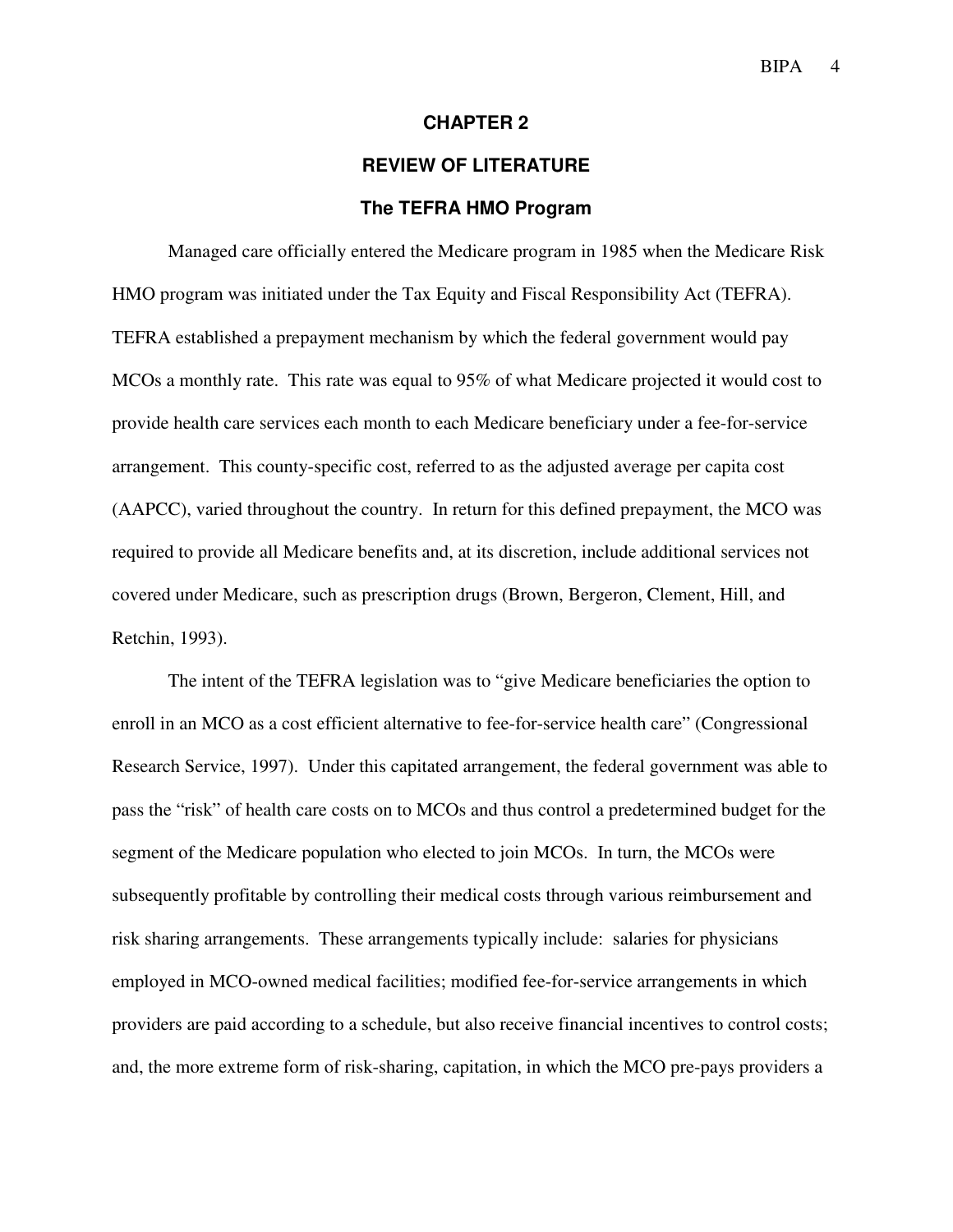specified amount per patient to deliver a specific package of services over a period of time (Tufts Managed Care Institute). As with the federal government's AAPCC, the MCO's capitation rates were based on projections of utilization of services and costs.

From 1987 to the early 1990s, the number of Medicare MCO plans declined as existing contracts terminated; however, between 1993 and 1996, the total number of participating plans more than doubled (Congressional Research Service, 1997). Beneficiary enrollment in Medicare MCOs also rose rapidly between 1993 and 1999, from 1.8 million to 6.3 million, reflecting 16% of the total Medicare population (Henry J. Kaiser Family Foundation, 2001).

Although the TEFRA HMO Program offered choice to Medicare beneficiaries and enrollment in MCOs was on the rise, it was a limited choice. The beneficiaries' only options were to stay with the traditional fee-for-service Medicare program or receive care with an HMO environment.

#### **The Medicare+Choice Program**

#### **Provisions of the Balanced Budget Act of 1997**

According to the CMS, the Balanced Budget Act of 1997 (BBA) "included the most extensive legislatives changes for Medicare since the program was enacted" (CMS "Medicare's Milestones" web site: http://www.cms.hhs.gov/about/history/mcaremil.asp). In an effort to expand choice, the Medicare+Choice Program was created to give Medicare beneficiaries the option to receive their healthcare benefits through the traditional Medicare fee-for-service program or through one of the following Medicare+ Choice plans:

- 1. Coordinated care plans, which include
	- Health maintenance organizations (HMOs)
	- Provider-Sponsored Organizations (PSOs)
	- Preferred Providers Organizations (PPOs),
	- Religious fraternal benefits plans
	- Other coordinated care plans that meet the Medicare+Choice standards;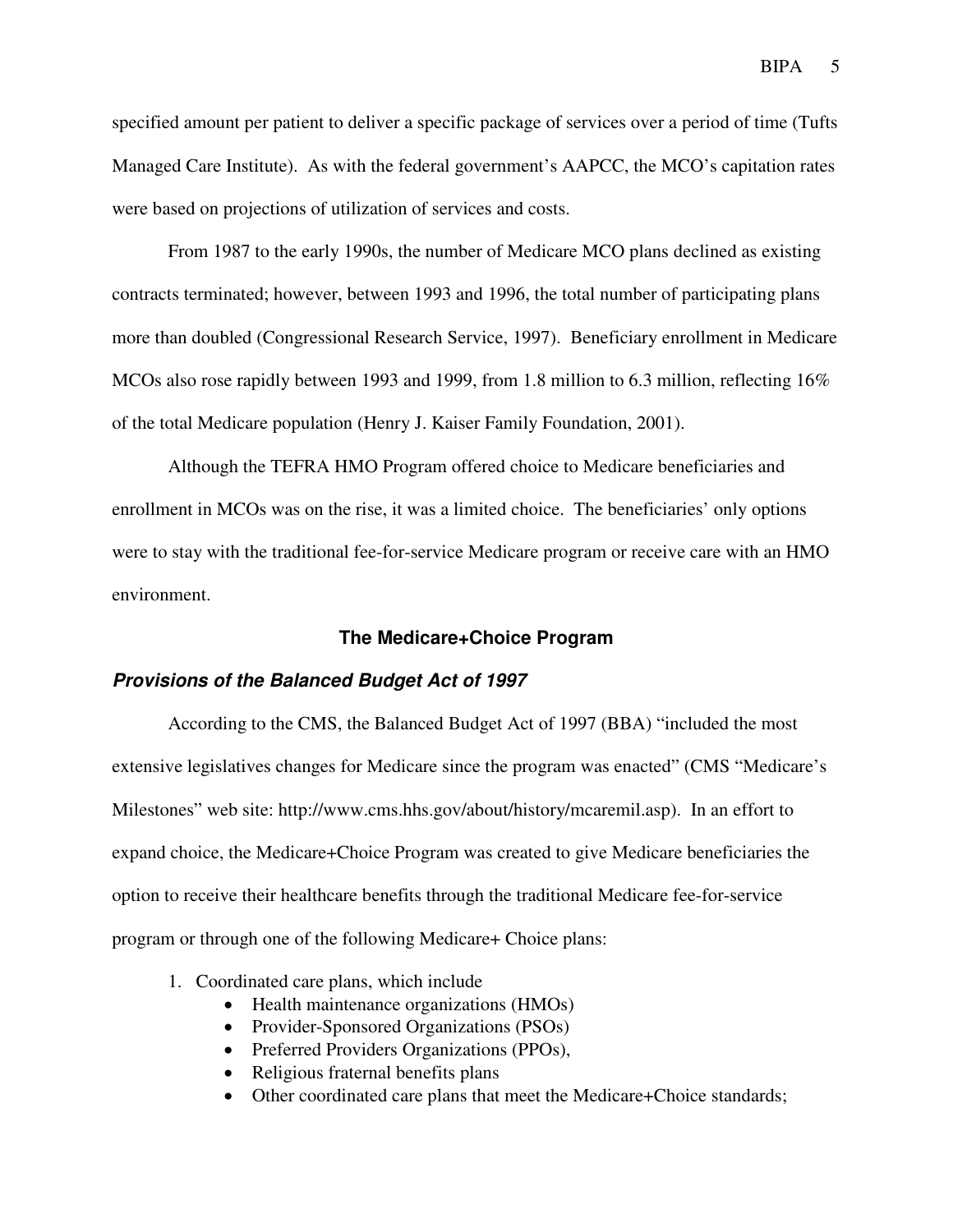- 2. Medical Savings Account (MSA)/High Deductible Plans;
- 3. Private fee-for-service plans (PFFS).

Despite Congress' best efforts to create more choice for Medicare beneficiaries, with the exception of one PSO and one PFFS plan, HMOs remained the primary alternative to traditional Medicare (Henry J. Kaiser Family Foundation, 2001).

The purpose of the BBA was to cut federal spending. A critical component in the budget agreement was the spending reductions for the Medicare program (Moon, Gage, and Evans, 1997). As Moon, Gage, and Evans point out in their summary of the BBA, without the targeted \$116.4 billion net spending reductions, a balanced budget would not have been achieved. The largest share of savings was scheduled to come over a ten-year period from the reduction in private plan payments; the BBA mandated a ceiling of 2 percent on all annual payment increases to the MCOs.

The BBA revised the payment rate the government would pay to MCOs per enrollee per month. The payment was based on the rate in the county in which an enrolled beneficiary lived. The county payment rate was the greatest of:

- 1. A minimum 2 percent increase over the prior year's rate
- 2. A minimum dollar amount called a "floor." (This was \$402 in 2000.)
- 3. An amount derived from blending the local rate with a national rate based on historic spending under the "fee-for-service" Medicare program (HCFA Press Office, 2001).

#### **Decline in MCO Participation in Medicare+Choice Program**

Starting in 1999, two years after passage of the BBA, MCOs begin reducing benefits,

reducing service areas, and in some cases, completely exiting the Medicare program. From 1999

to 2001, a total of 151 contracts were terminated and 165 service area reductions became

effective, impacting almost 1.7 million beneficiaries (Stuber, Dallek, and Biles, 2001). A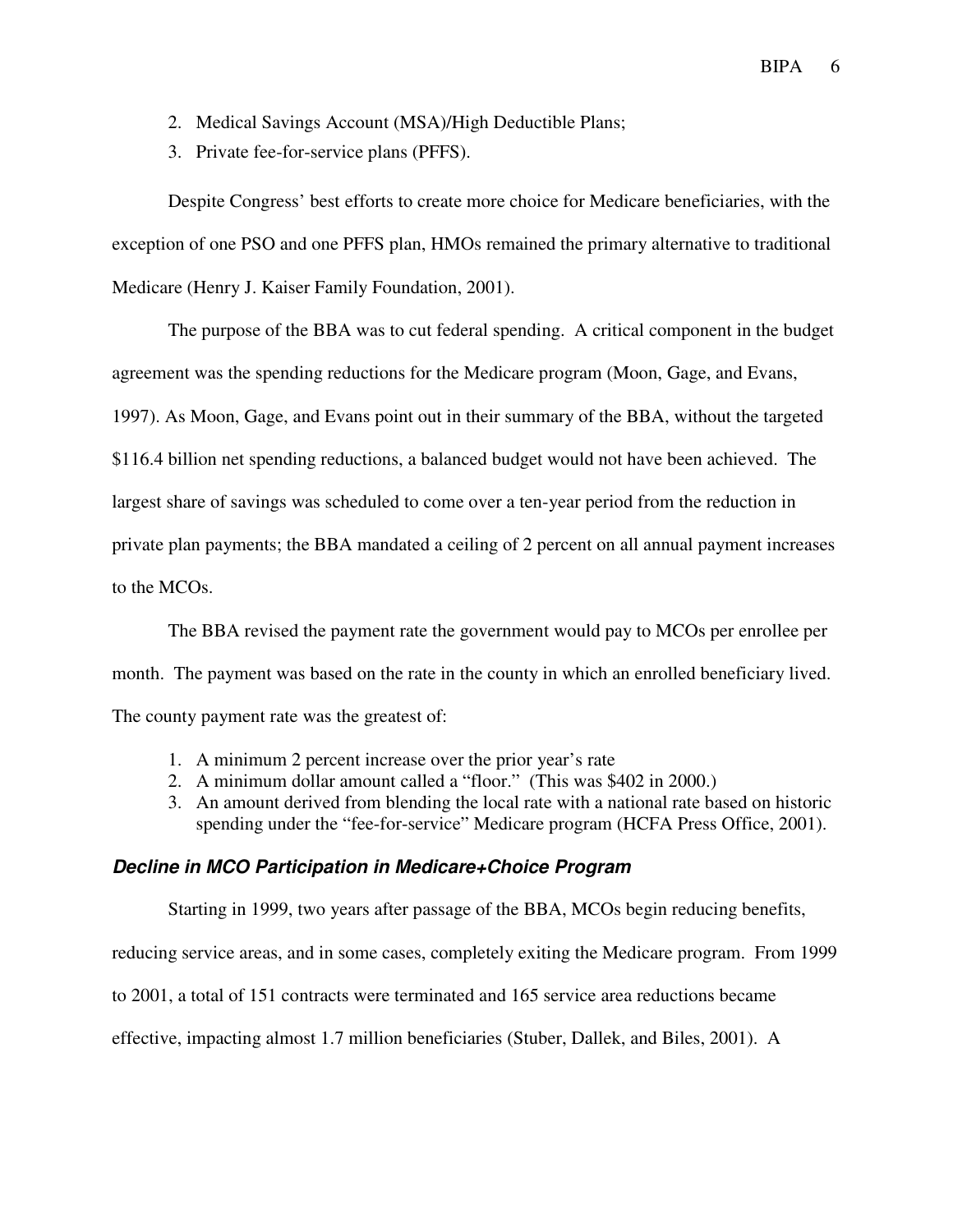number of studies were initiated to determine the driving factors in the MCOs' decisions to no longer participate in the Medicare program.

A study by Achman and Gold (2002) from Mathematica Policy Research used secondary data collected from the CMS Medicare Compare database (a consumer-oriented summary of plan information) and the CMS State/County/Plan Quarterly Market Penetration File (a database containing enrollment information in each county by contract). The merged file that was created from these two sources included information on contracts, service areas, county enrollments, and benefits. Achman and Gold compared the MCOs that had announced their intention to withdraw from the program in 2001 with those MCOs that had elected to remain, controlling for the degree of urbanization and the payment rate for the area from which the MCO withdrew. They found that the MCOs that withdrew suffered from a number of competitive disadvantages.

The first disadvantage was lower enrollment totals. In 2000, the average enrollment for all Medicare MCOs was 23,411. For those MCOs that elected to renew at least part of their contract for the next year, average enrollment was 26,357, as compared to 8,057 for those MCOs that elected to withdraw completely, a significant difference. This difference held true whether the withdrawal was from a rural county or a metropolitan one. The researchers for this study note that their results were similar to those of a General Accounting Office (GAO) analysis in which Medicare MCOs that withdrew from the program tended to do so from areas where they had attracted low enrollment or had just recently entered the market. Larger enrollment numbers can translate into leverage for MCOs when negotiating contracts with providers.

Two other disadvantages cited by the study were related to benefits. Achman and Gold (2002) determined that those MCOs that withdrew from the program offered less generous benefit packages and the benefit packages they did offer were less stable from 1999 to 2000.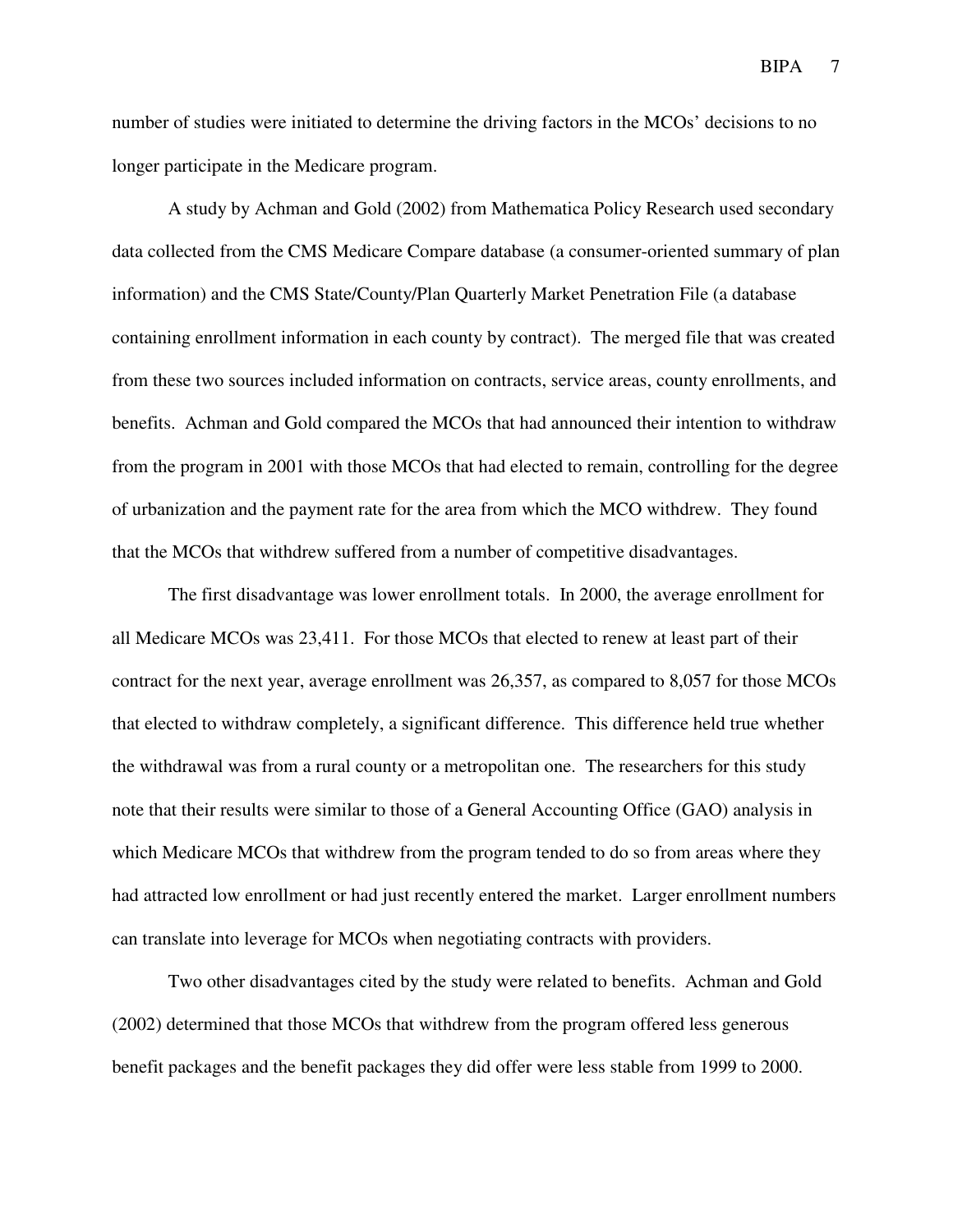The competitive disadvantage of a less generous benefits package is particularly true for prescription drugs, an especially attractive benefit to Medicare enrollees. Achman and Gold (2002) found that approximately 80 percent of enrollees in MCOs that renewed their contract for 2001 had some drug coverage in 2000, compared to 69 percent of enrollees in MCOs that withdrew. Upon further analysis, the researchers found that this difference was most significant in counties that received low AAPCC payment rates. Of the MCOs that offered prescription drug coverage, those MCOs that exited the program had also set lower annual dollar limits on the benefit or were less likely to offer an unlimited benefit, as compared to those MCOs that renewed their contract. Again, Achman and Gold note that their findings support similar findings in the previous GAO study.

The stability of the benefit package was measured by premium changes and changes in prescription drug coverage. Of the MCOs that withdrew, 42 percent had reduced their drug coverage from 1999 to 2000 by either dropping the benefit entirely or by lowering the annual limit on the benefit. This is compared to 23 percent of those MCOs that renewed their Medicare contract.

Another study conducted by Stuber, Dallek, and Biles (2001) for the Center for Health Services Research and Policy at The George Washington University Medical Center examined reasons for withdrawal in seven Medicare+Choice markets: Cleveland, Houston, Los Angeles, Minneapolis-St. Paul, New York, Tampa-St. Petersburg, and Tucson. With the exception of Minneapolis-St. Paul, these markets had experienced steady growth in MCO enrollment throughout most of the 1990s, some as strong as 500 percent increases in market penetration rates. Using data collected during site visits to the seven markets (including interviews with MCO executives, providers, and members of the senior community) the researchers determined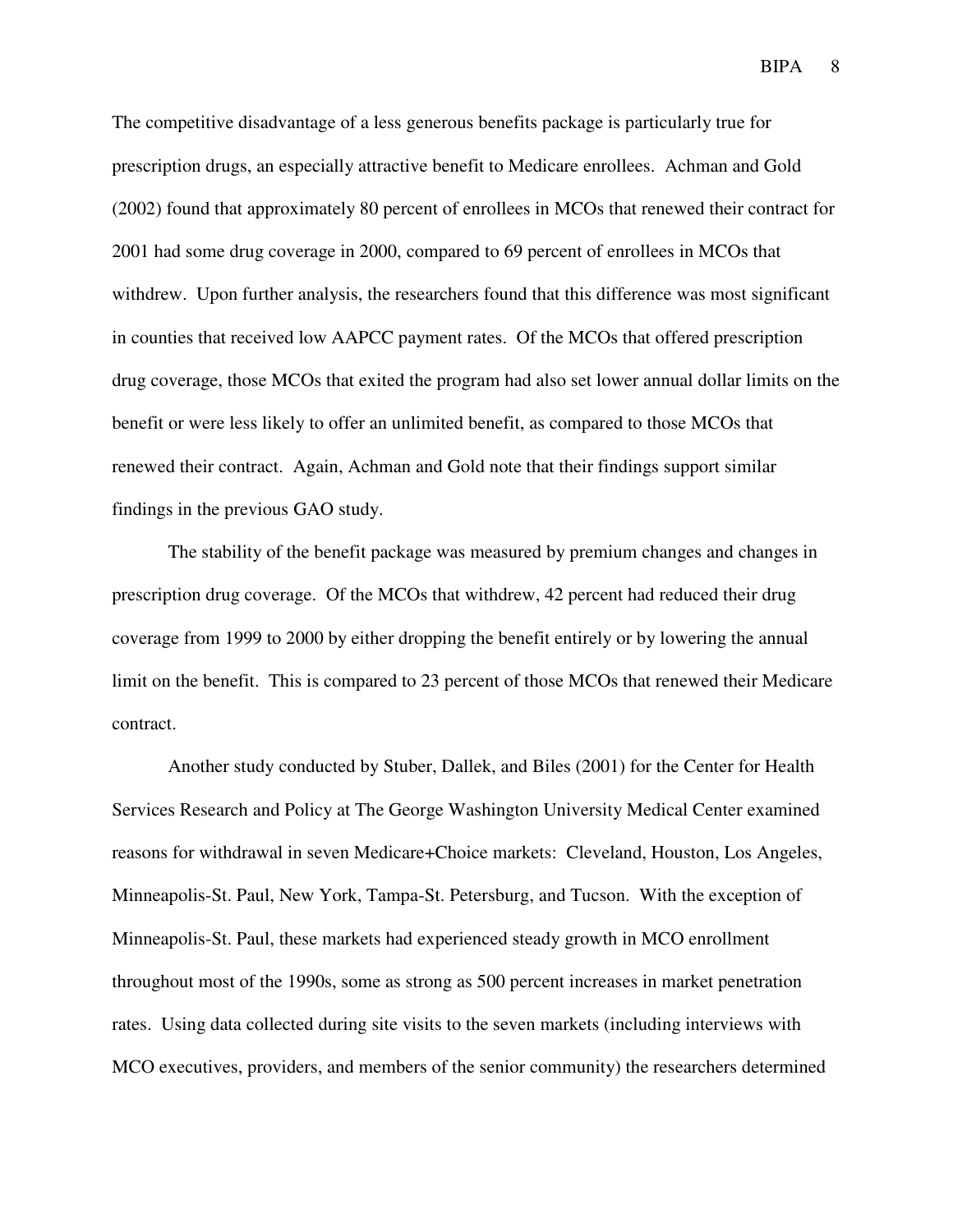that both national and local factors contributed to various MCOs' decisions to withdraw from these markets in 1998, 1999, and 2000.

One of the national factors identified by the study was the AACPP payment rate. MCO executives reported that the BBA's annual 2 percent limit for rate increases on already low base payment rates did not offset their general medical cost inflation rates of 7 to 10 percent per year and their prescription drug cost increases of 12 to 20 percent per year.

The Stuber, Dallek, and Biles study identified five local factors as contributors to MCO withdrawals: provider pushback; increasing use and costs of care; national MCOs leaving local markets for more lucrative employer-based enrollment; fear of adverse selection; and low market share. The authors describe provider pushback as "a growing unwillingness of providers to accept plan payment levels." Where once capitation was believed to be the tool of the future for controlling medical costs, it has now "lost ground where it was popular and failed to catch on elsewhere" (Tufts Managed Care Institute, 2002). The provider pushback described by Stuber, Dallek, and Biles in their study, appears to support this theory. MCO officials reported that in all seven cities providers were migrating away from risk-sharing arrangement, including capitation, and demanding fee-for-service reimbursement. One official described risk sharing as "almost a dinosaur" and stated that "the days of providers accepting the risk for patient care are numbered." Provider resistances to accepting payments, and in some cases refusing to contract with Medicare MCOs altogether, were cited in all seven markets, as reported by MCO executives and community sources. Stuber, Dallek, and Bile speculate that the strength of the providers in these cities to "define the terms of plan payment arrangements" was the result of practitioners consolidating into large organizations. Although not addressed by this study, this theory may apply to other areas of the country, especially in markets where large numbers of individual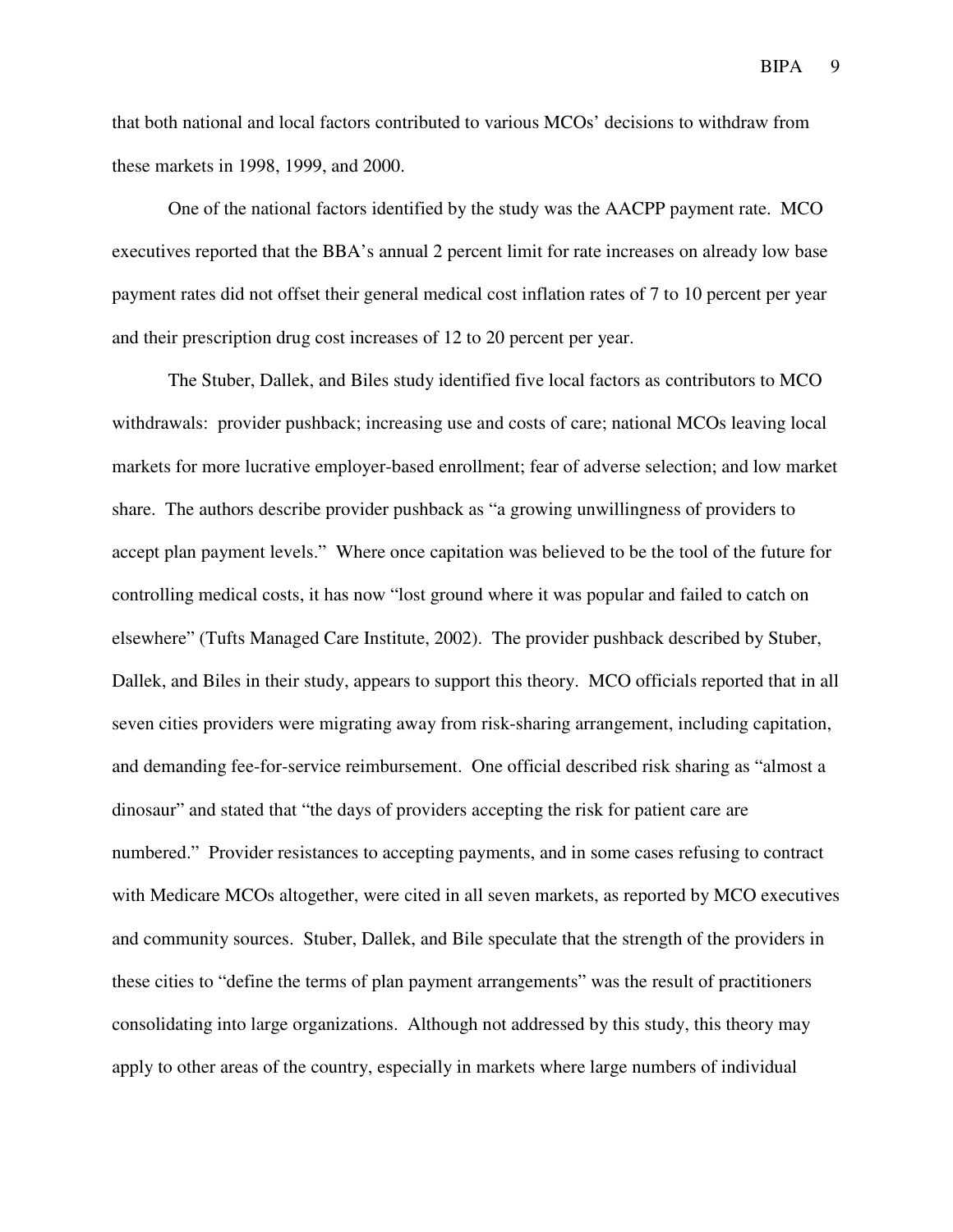providers contract with Individual Practice Associations (IPAs), which in turn negotiate contracts with MCOs for them.

Additional analysis of the data that were collected during the seven-market study was conducted by Stuber, Dalle, Edwards, Maloy, and Biles and released in their 2002 follow-up report, Instability and Inequity in Medicare+Choice: The Impact on Medicare Beneficiaries. In addition to the MCO-provider disputes that were cited in their first study, this study identified provider financial problems as a source of disruptions in the provider network for many MCOs. According to the sources interviewed for the study, capitation arrangements by MCOs that pass the financial risk of care down stream to contracting providers served as a source of financial hardship for physicians.

This finding was supported by another study conducted by Dallek and Dennington (2002) in which they analyzed physician withdrawals from Medicare+Choice MCOs as a source of program instability. The researchers used primary care provider turnover rates in 38 states and the District of Columbia, metropolitan-specific primary care provider turnover rates in the seven Stuber, Dallek, and Biles study markets, and primary care, cardiology, and hospital turnover rates for the cities of Cleveland and St. Petersburg. For the 38 states and the District of Columbia, the 1999 data came from the CMS Medicare Health Plan Compare database. According to the report, provider turnover rates varied widely, from 4 percent to 36 percent, with 14 percent as the national average.

There were similar findings when reviewing turnover rates for the metropolitan areas. Again, using data from the CMS Compare database, Dallek and Dennington found turnover rates ranging from a low of 1 percent to a high of 31 percent. Not only were there wide variations across markets but within individual markets as well.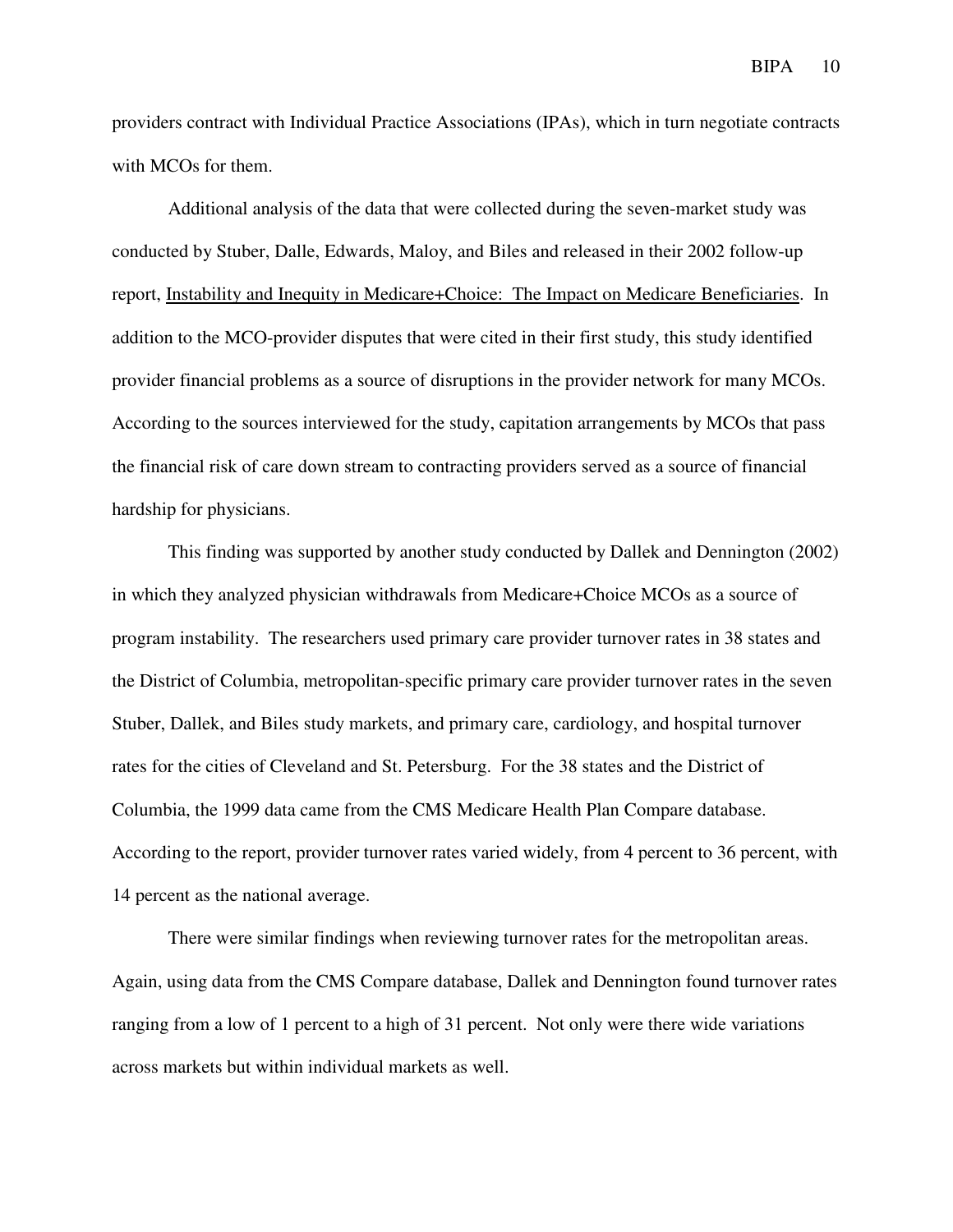To examine turnover rates more closely, the researchers analyzed MCO provider directories from the cities of Cleveland and St Petersburg, determining whether providers listed in the 1999 directories were also listed in the 2001 directories. Dallek and Dennington acknowledged that the directories used are only a snapshot in time and may not be reflective of the dramatic movement that can happen within a provider network (e.g., one official reported his MCO was about to release its fourth directory for the year). Turnover rates for primary care providers ranged from 23 to 61 percent in St. Petersburg and from 17 to 25 percent in Cleveland. Turnover rates for cardiologists in St. Petersburg and Cleveland ranged from 13 to 54 percent and from 10 to 12 percent respectively.

Citing a previous study, Dallek and Dennington support the theory that MCO-provider disputes related to payment levels, risk-sharing arrangements, and payment delays resulted in substantial provider turnover in many Medicare+Choice markets. This, in addition to provider financial problems, have served as a sources of instability in the program as beneficiaries are forced to either change primary care providers or stay with their provider of choice and shift to another Medicare MCO or return to traditional Medicare fee-for-service. By examining individual MCO-provider relationships in Tucson, Tampa-St. Petersburg, and Tampa Bay, the researchers explain how contentious disagreements over contracts and reimbursement schedules between MCOs and large IPA and hospital-based networks ultimately resulted in terminated relationships. It appeared that sometimes these disagreements were initiated as negotiation tactics, as one insurance broker described the St. Petersburg health care marketplace as a war zone with providers and MCOs "putting a gun to each other's head."

Using a case study of a large provider group in Tucson, Dallek and Dennington walked through a chronology of financial problems that eventually lead to the closing of the group after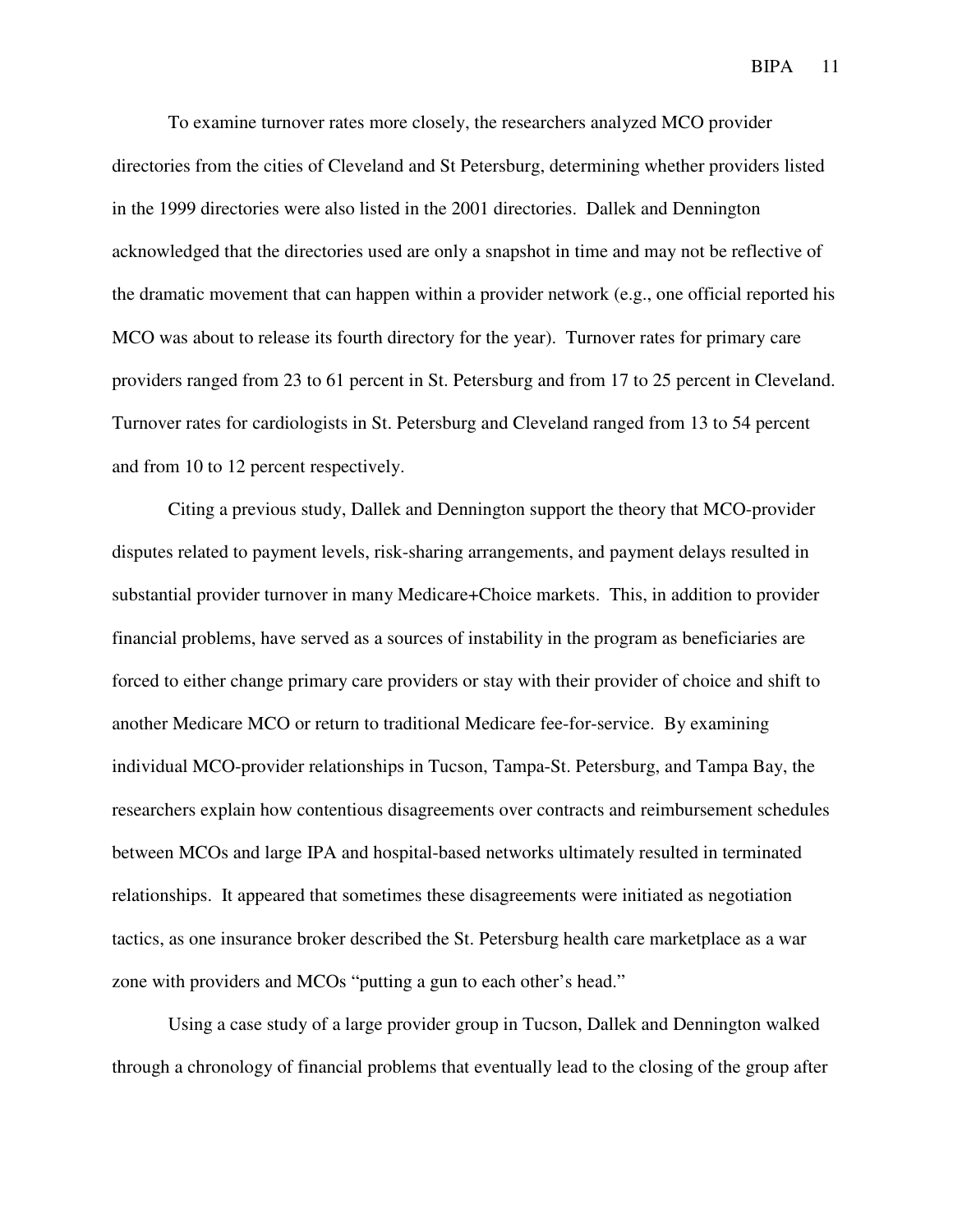78 years in operation. The MCOs involved, had passed the financial risk downstream to the group using capitated agreements. Unable to control its increasing costs, the provider group was faced with serious financial problems that culminated in bankruptcy. As the researchers indicated, this scenario was played out in other cities in the study, frequently involving large IPAs and other physician organizations.

In summary, studies of the Medicare+Choice Program showed there were a number of factors that could influence an MCO's decision to stay or withdraw from the Program, including competitive disadvantages, base payment rates not indexed to inflation, and increased use and cost of health care services. Also cited by some researchers was the role the provider network played. Those authors explored the impact of contentious MCO-provider relationships, provider unwillingness to accept MCO payment levels and risk sharing arrangements, provider financial instability, and eventual provider withdrawals. The most common theme was financial related: payments by MCOs to providers were insufficient to ensure appropriate beneficiary access to health care providers. So the question was, would additional dollars help stabilize the provider networks and subsequently influence an MCO's decision to continue or not to continue participation in the Medicare program?

#### **The Benefits Improvement and Protection Act (BIPA)**

As 2000 came to an end, MCO withdrawals from the Medicare program continued to increase with the resulting decrease in beneficiary enrollment. In an effort to halt the bleeding of the Medicare+Choice program, Congress enacted the Benefits Improvement and Protection Act (BIPA) in December of that year, in response to pressure from the health insurance industry to roll back some of the provisions of the BBA (Achman and Gold, 2002). Hoping to stop the exodus from the program and encourage those MCOs that had announced their departure to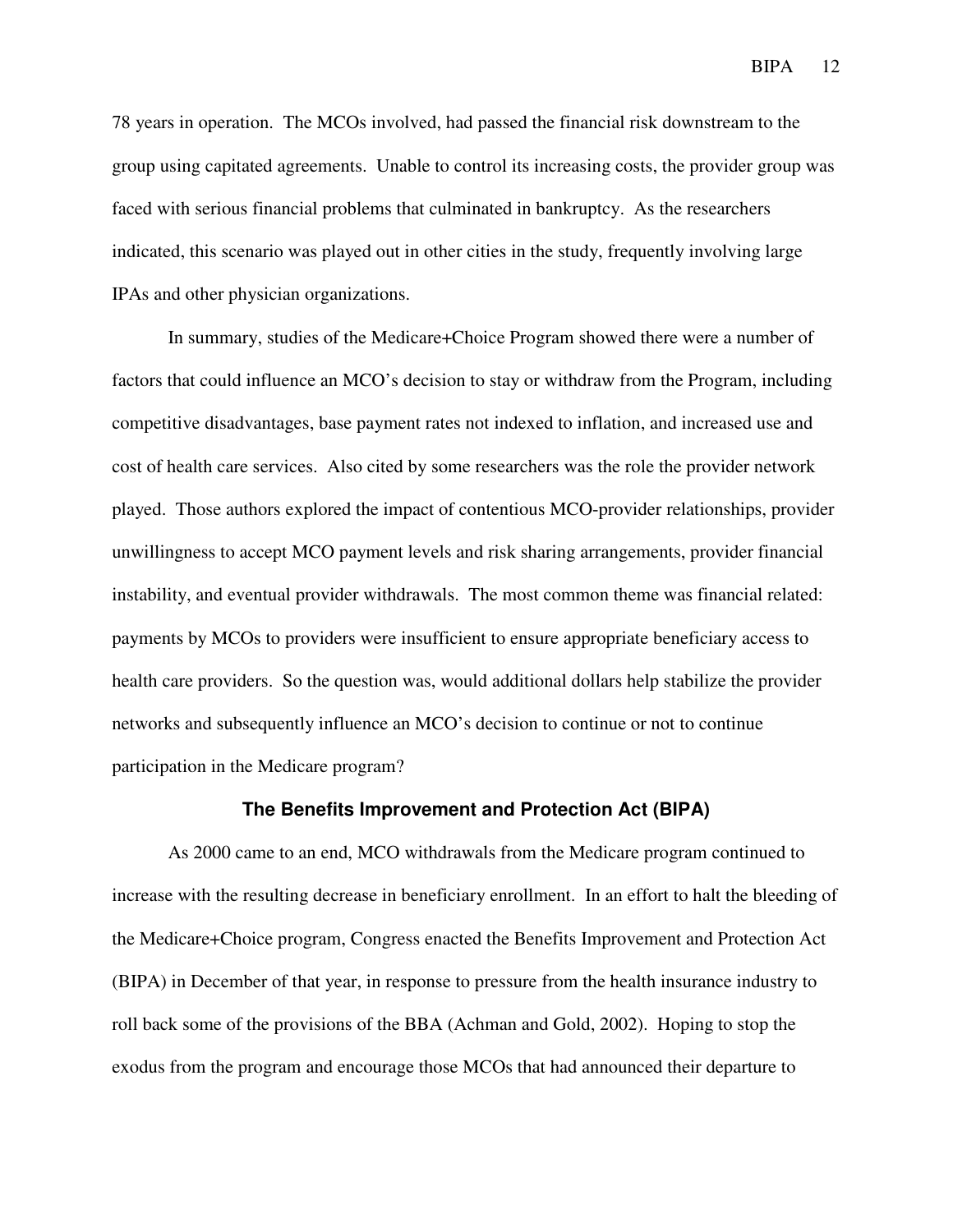return, BIPA was designed to support the BBA mission to provide beneficiary choice and encourage migration of Medicare enrollment to the budget controlled environment of Medicare+Choice plans.

According to a review by the Congressional Research Service (1997), there is a correlation between the number of Medicare MCO plans available to a beneficiary and the likelihood of being enrolled in one. The report states that, "fewer than 10 percent of beneficiaries with two or fewer plans available have enrolled in a plan. At the same time, more than 30 percent of those beneficiaries in areas where nine or more risk contract plans are available are enrolled in one of those plans." The objective of BIPA was to increase the number of plans participating in the program and thus increase beneficiary choice.

#### **Provisions and Restrictions of BIPA**

The BIPA provisions revised the BBA payment arrangements by increasing monthly payments to MCOs in one of three ways:

- 1. MCOs received a new minimum floor payment, thus raising the 2001 monthly floor payment rate per enrollee to \$475 (referred to as "floor plans" [*note: MCOs and HMOs are frequently referred to as "health plans" or "plans"*);
- 2. MCOs received a newly established floor rate of \$525 if their contract areas were in urban counties with populations of 250,000 or more (also referred to as "floor plans"); and,
- 3. MCOs received an additional 1 percent, thus raising the 2 percent increase limit to 3 percent for the year 2001 (referred to as "non floor plans)

BIPA also offered bonus payments to MCOs entering a county where no other MCO had been offered since 1997 or where coverage was to be discontinued in 2001 (HCFA, 2001).

The largest rate increases went to floor plans in counties where floor payments were

increased to \$525 (9.7% increase), and where floor payments were increased to \$475 (8.3%

increase). These floor plans operate in areas that represent nearly one quarter of the Medicare+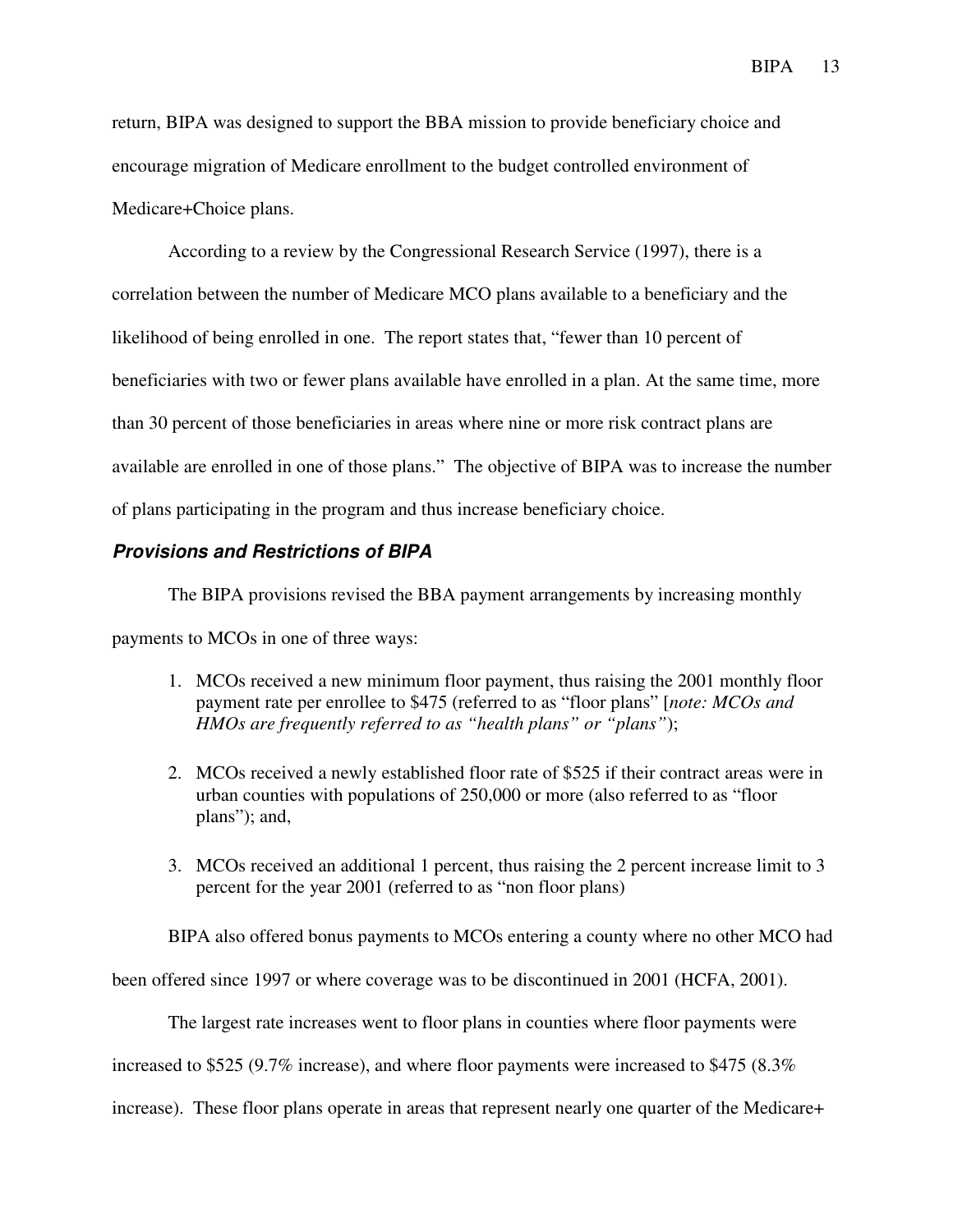Choice enrollment. The remaining 75+ percent of enrollees reside in counties in which the nonfloor plans received only the 1 percent increase.

Congress placed restrictions on how the additional dollars could be spent. The MCOs could use the money to: 1) reduce beneficiary premiums or cost sharing (e.g., co-pays); 2) enhance benefits; 3) enhance the network of healthcare providers available to beneficiaries; and 4) reserve funds to help offset premium increases or benefit reductions in the future through contributions to a benefit stabilization fund.

#### **How MCOs Used Their BIPA Funds**

The majority of MCO plans elected to use their additional dollars to enhance their provider networks. According to CMS (HCFA 2001): 65 percent of enrollees were in MCOs that used funds to enhance provider networks only; 6 percent were in MCOs that used funds to reduce premiums of cost sharing only; 1 percent were in MCOs that used funds to add or enhance benefits only; and 11 percent were in MCOs that placed the additional dollars into reserve via the benefit stabilization fund. Seventeen percent of enrollees were in MCOs that elected to use their additional dollars for multiple options.

The non-floor plans used over 72% of their additional payments to enhance the provider network, compared to 48.6% of \$475 floor plans and 43.5% of \$525 floor plans. Of interest is the fact that MCOs in the counties that received the largest rate increases were less likely to use the additional dollars for provider network enhancement only. The floor plans were much more likely to use their funds for multiple options (42.1% for \$475 plans and 45% for \$525 plans) compared to non-floor plans (7.3%) (HCFA, 2001).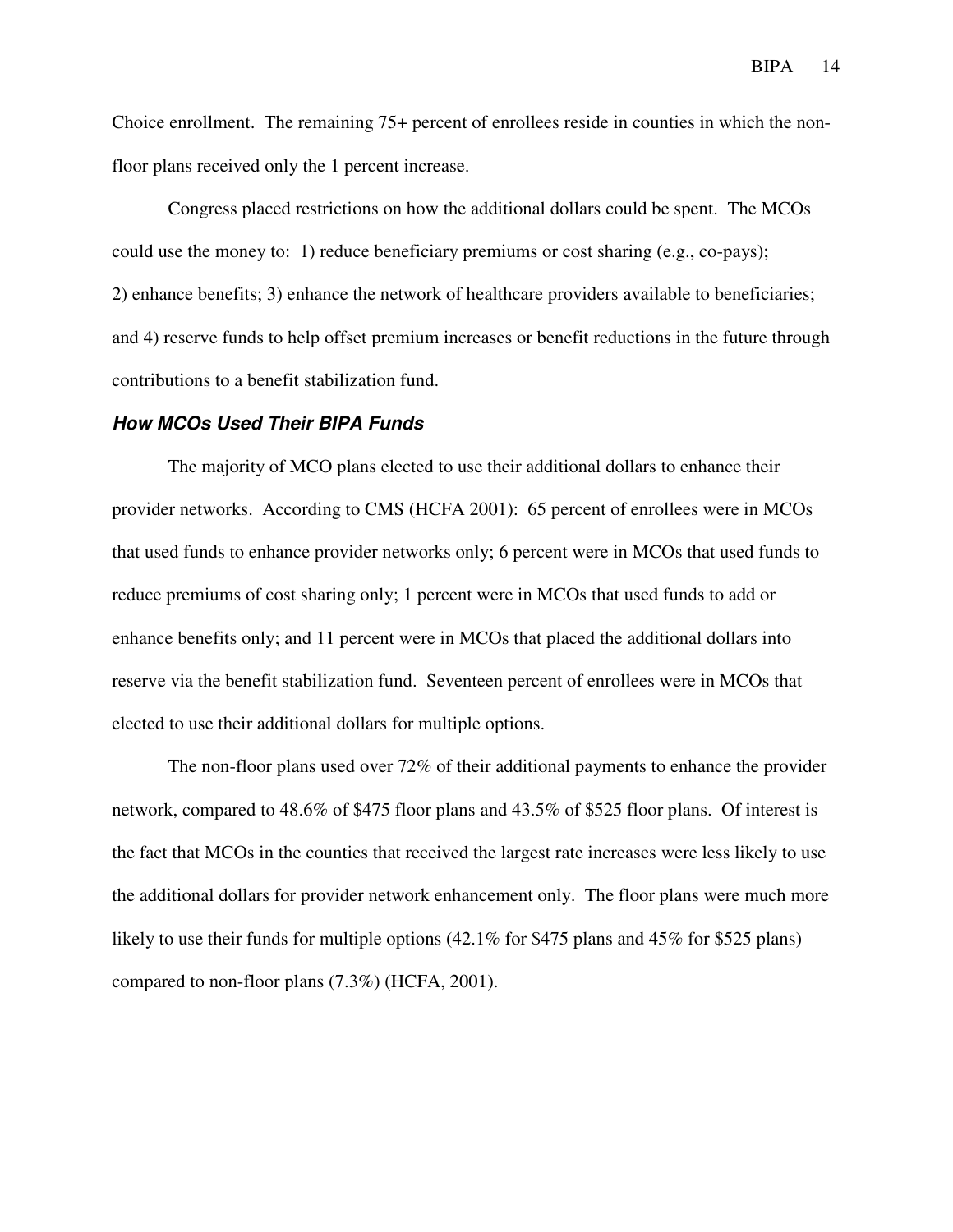#### **Impact of BIPA on MCO Participation**

Of the 60 MCOs that had announced their withdrawal from the program in 2001, only four re-entered with a total of 13,000 beneficiaries enrolled. (The four MCOs included three that reentered counties they had dropped from their service areas and one that reentered previously served counties and expanded into new ones.) The four MCOs provided services in 11 counties in three states. In six of the 11 counties, the county payment rates were increased by over 20 percent. Of the four MCOs, one re-entered a market in five counties in one state for which there was no other Medicare+Choice MCO alternative and was therefore targeted for the bonus payment (HCFA, 2001). However, due to the late passage of BIPA, MCOs had to scramble to make changes to re-enter, so timing may have been a factor. CMS required that revised rate proposals and benefit packages be submitted within a two-week time period and MCOs had to quickly notify enrollees of the proposed changes (Gold and Achman, 2001).

An evaluation of BIPA concluded that the legislation failed to improve availability of MCOs for Medicare beneficiaries. In response to a congressional request, the United States General Accounting Office (GAO) prepared a report evaluating: 1) how MCOs used the additional funds authorized by BIPA in 2001; and, 2) the effect of BIPA on the availablity of MCOs to increase choice for beneficiaries (GAO, November 2001). To conduct the study, the GAO analyzed Medicare program data maintained by CMS (such as number of MCOs under contract, number of beneficiaries enrolled, number of service areas, etc.) and interviewed agency officials responsible for implementing BIPA's payment provisions. The GAO also consulted with the seven MCOs that contracted to serve new areas following the passage of BIPA (the four MCOs previously mentioned that reentered the Medicare program and three MCOs that expanded into counties they previous had not served). As part of the evaluation, all the MCOs'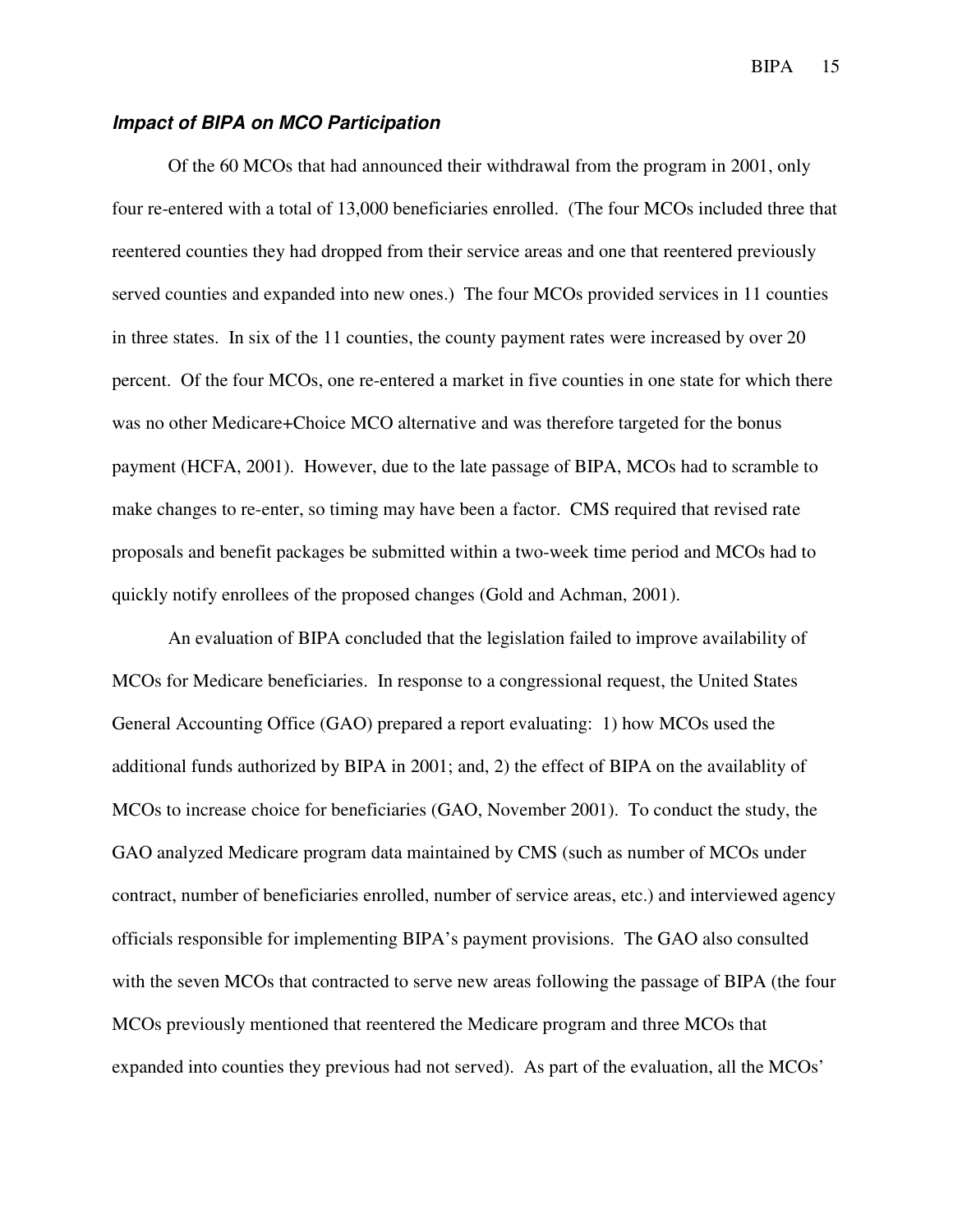pre-BIPA (initial) and post-BIPA (revised) 2001 contract proposals were reviewed to assess the types and extent of changes MCOs indicated for costs and covered benefits.

The GAO report stated that most MCOs (83%) used some or all of the additional funds to enhance or stabilize their provider networks. Some of the MCOs reported that they increased payments to their providers or contracted with additional providers to improve beneficiaries' access to care. Findings of the GAO study also indicated the BIPA policy had little effect on the availability of MCOs during 2001. Following the implementation of BIPA, only three MCOs reentered counties they had exited, three expanded into counties they had not previously served, and one MCO both reentered and expanded territory. A total of 750,000 beneficiaries live in those counties and all but 21,000 already had access to at least one MCO in 2001. The MCOs that expanded into new counties reported that they would have done so without increased payments, as their expansions were part of planned strategic moves that had already been determined prior to BIPA passage.

#### **Opportunities for Additional Study of the BIPA Policy**

The evaluation conducted by the GAO began in July 2001, just four months after the BIPA funds began to flow to the MCOs. Because the study was conducted during the funding period, its scope was limited to assessing whether or not MCOs took advantage of the BIPA program. The evaluation simply quantified the MCOs that received BIPA dollars, the MCOs' expenditures of those dollars, the beneficiaries impacted, and the counties reentered. Although interviews were conducted with agency officials and MCO representatives for the purposes of qualitative analysis of the policy, it was simply too soon to do much beyond explore the effects of a rapid policy implementation.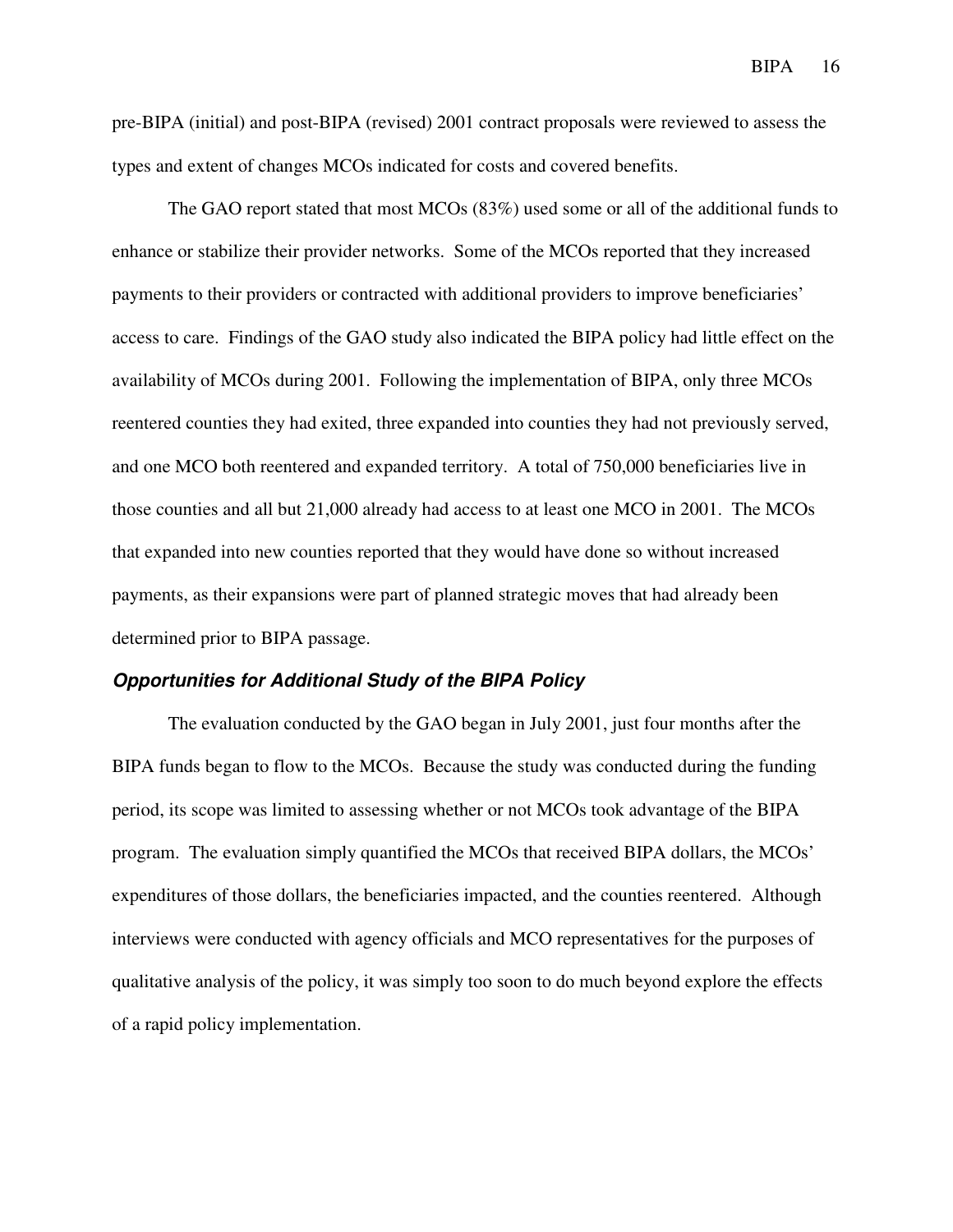With the passage of time, more data became available to analyze the long term impact of the policy. Building upon the earlier studies that cited financial problems between the MCOs and their provider networks, it was possible to study whether or not the infusion of additional dollars into the MCOs' coffers helped them stabilize these critical relationships. Although the GAO report found BIPA to be ineffective in increasing beneficiary choice in the number of MCOs, in the long run, was the policy effective in retaining those MCOs that took advantage of the financial opportunity to stabilize beneficiary access to providers?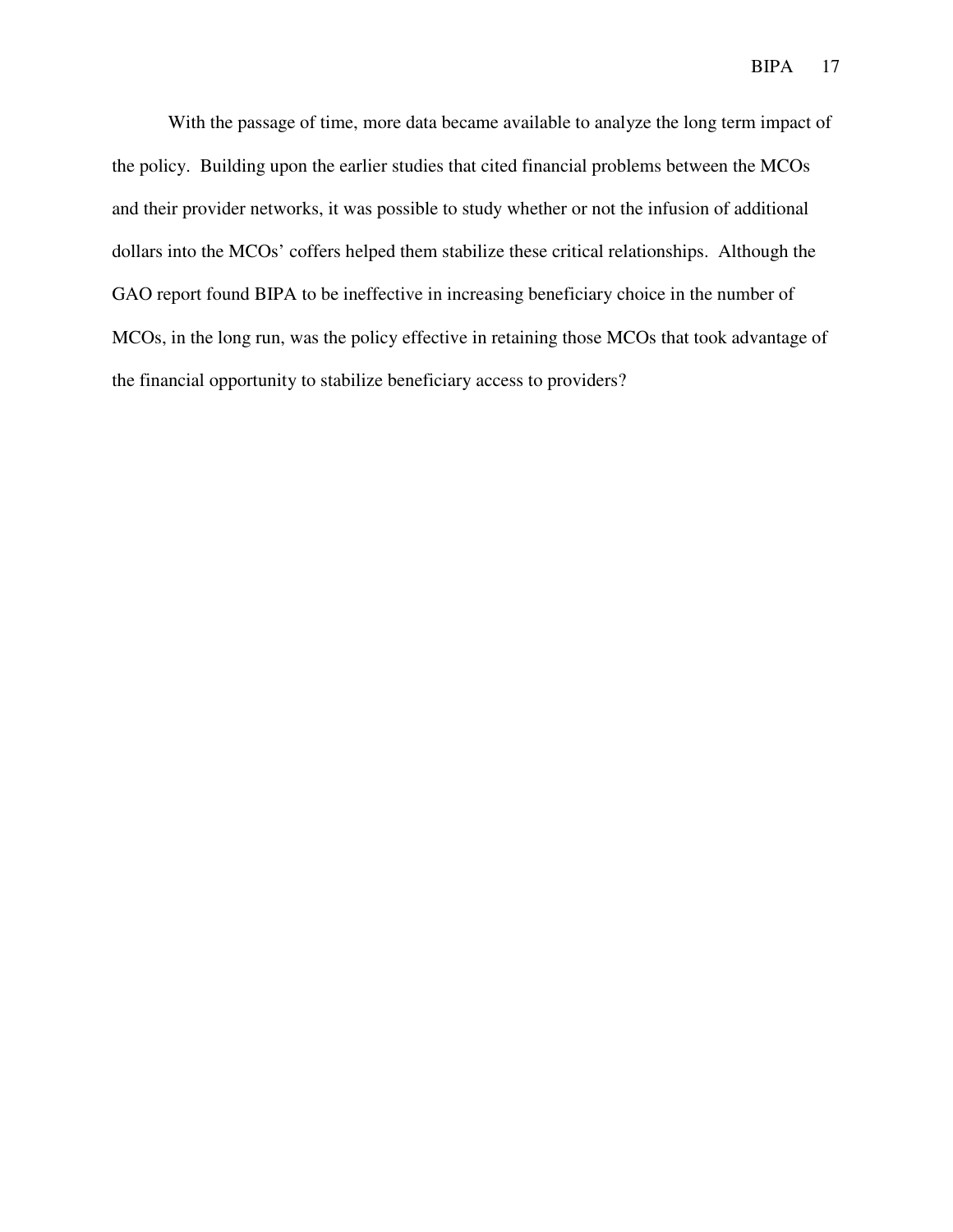#### **CHAPTER 3**

#### **RESEARCH METHODOLOGY**

#### **Research Questions**

This study attempted to answer three questions related to those MCOs that elected to dedicate all or a portion of their BIPA funds to the stabilization of their provider networks:

- 1. Did the use of BIPA funds to either exclusively or partially stabilize a provider network impact an MCO's decision to remain in the Medicare+Choice Program?
- 2. Did those MCOs that used the additional BIPA dollars either exclusively or partially to stabilize their provider networks in fact do so?
- 3. Does an unstable provider network impact an MCO's participation in the Medicare+Choice Program?

#### **Research Design**

The quasi-experimental methodology for this explanatory study used an ex-post facto control group design. Using secondary data available at the CMS research website, information on individual MCO plans could be compared. Because this study was conducted following the effective date of the BIPA legislation, there was no opportunity to control implementation of the program and; therefore, this study was an attempt to measure the effects of the additional dollars into the Medicare+Choice program after the fact.

All data for this study were provided by CMS staff or were available at the CMS "Medicare Managed Care and Medicare + Choice Reports, Files, and Data" web site. These data included contract information on all MCO plans participating in the Medicare + Choice Program, information on how the various MCOs elected to use their additional BIPA dollars, and annual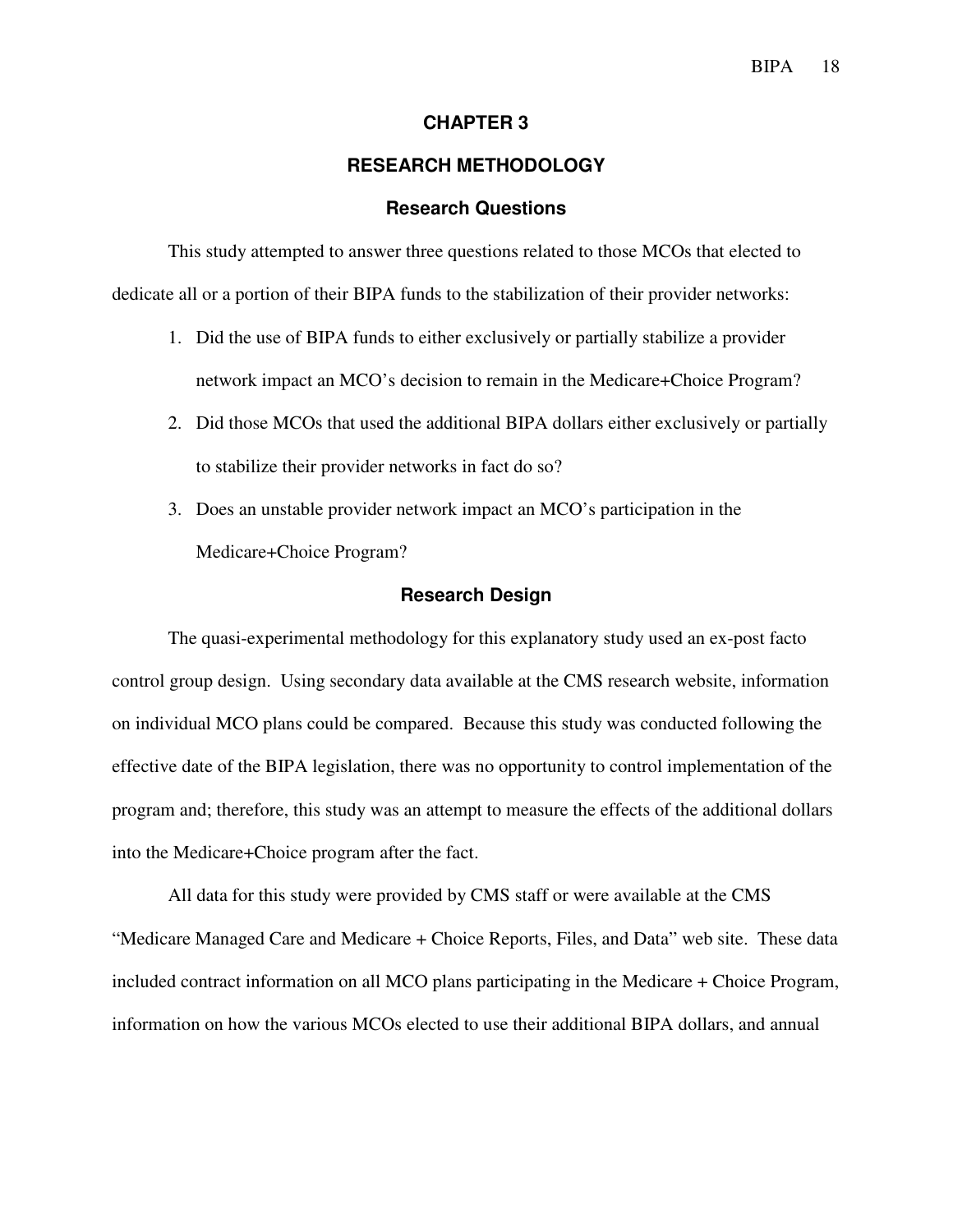practitioner turnover rates for each participating MCO that was used as an indicator of network stability.

The population for this study was all MCOs that were affiliated with the Medicare  $+$ Choice Program during the 2001 contract year. In using the full census of this population, the individual MCOs were the units of analysis for this review and sample-to-population generalizability was not an issue.

#### **Independent Variables**

MCOs contract with CMS to provide health care coverage for Medicare beneficiaries in a specified service area. Each contract is tracked by CMS under a unique contract number. For purposes of this study, this contracted number was used as the unique identifier to link information across the study data sets.

However, an MCO may offer Medicare beneficiaries more than one set of benefits within its contracted area. For example an MCO may identify the entire state of Nevada as its contract area with CMS, but due to the availability of health care services, offer one benefit package in urban Las Vegas and another benefit package in rural Ely. These different benefit packages (or "plans") are individually identified with CMS under a plan ID number.

The independent variables for this study, the BIPA funds, were allocated to the MCOs based on benefit package and therefore the data set provided by CMS for this study was supplied at the individual plan ID number level. The detail that was provided in the data set for each plan ID number included not only how the BIPA funds were initially allocated (such as "Added Benefit") but how they were allocated at a secondary level (such as "Prescription Benefit"). For the purposes of this study, all of the possible allocation options had to be collapsed for each plan ID number into one of 3 categories: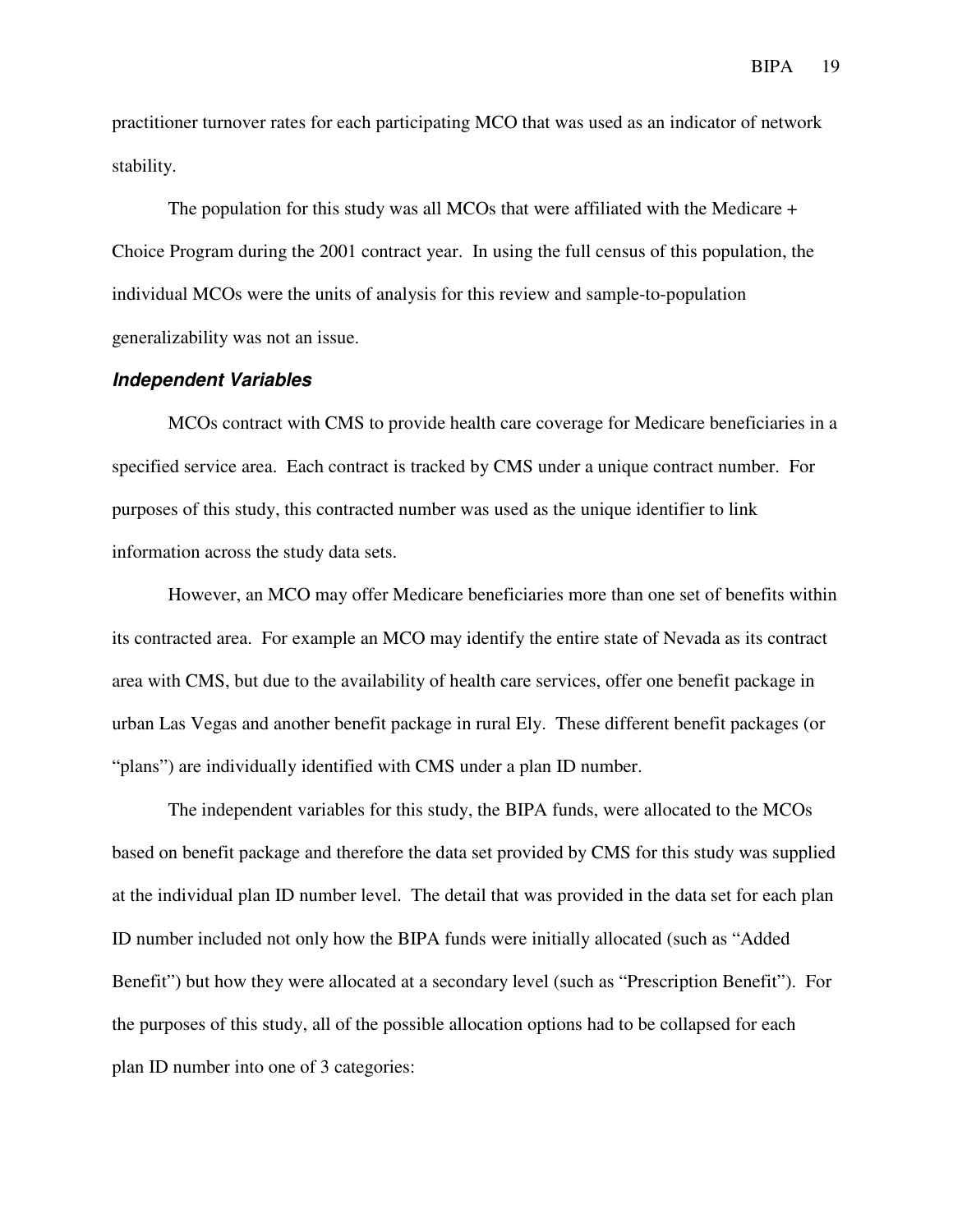- "Nothing allocated to the provider network"
- "Any portion allocated to the provider network"
- "Exclusively allocated to the provider network"

The BIPA fund allocation data then had to be further collapsed to the individual MCO contract number level to allow for linking with the other data set. This was done by identifying the most common plan ID number category of use. In cases of a tie, the MCO was identified for the second category ("Any portion") to be conservative. Collapsing the BIPA fund allocation data was a potential study limitation, however it was assumed that the most frequently used category best reflected of how the BIPA dollars were spent by the MCO

#### **Dependent Variables**

Provider network stability is measured by the amount of movement of individual practitioners in and out of a provider network. In the study conducted by Dallek and Dennington (2002), in which they investigated physician withdrawals from Medicare+Choice MCOs as a source of program instability, they did so by analyzing MCO provider directories from one year and comparing them to the provider directories two years later. Although this methodology provided some sense of an MCO's provider turnover rate, the data was subject to challenges of validity and reliability and the study design would be difficult to replicate on a larger scale. HEDIS offered a much more valid and reliable indicator.

HEDIS (Health Plan Employer Data and Information Set) is a set of standardized performance measures that is administered by the National Committee for Quality Assurance  $(NCQA)$  to assess the quality of health care and services provided by managed care plans.<sup>1</sup> The

<sup>&</sup>lt;sup>1</sup> In 1996, as a public purchaser of health care, CMS adopted HEDIS as a methodology for assessing its contracted MCOs' performance, mandating that all MCOs contracted with CMS submit a number of selected performance measures from HEDIS 3.0 (CMS, 1997). MCOs must submit HEDIS data for the previous calendar year to CMS by June of each year. Prior to submission to CMS, the MCOs' HEDIS reports must be audited by independent HEDIS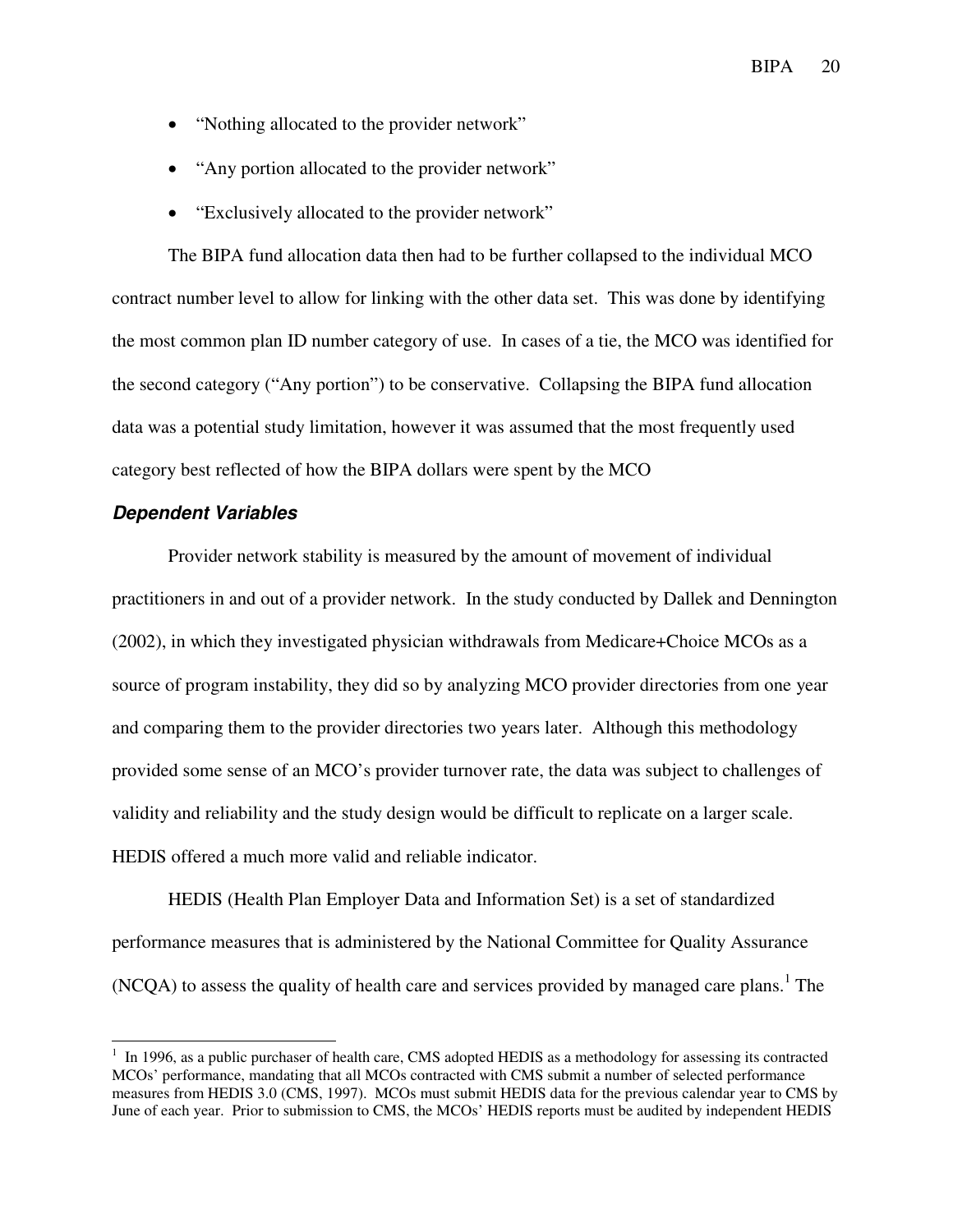HEDIS data set consists of eight "domains" containing over 50 quality indicators. Provider Turnover is one of the indicators in the Health Plan Stability domain and offers facial and content validity as a measure of network stability. It is also reliable, as the technical specifications for this measure did not change between reporting year 2000 (NCQA 2001) and reporting year 2002 (NCQA 2003) and all data was independently audited prior to submission to CMS. The measure is used by CMS each year to determine the percent of primary care providers who left an MCO's network, regardless of reason for termination. The denominator for this measure is the number of primary care providers who were contracted with an MCO on December  $31<sup>st</sup>$  of the year prior to the reporting year. The numerator is the number of those primary care providers in the denominator who were not contracted with the MCO on December  $31<sup>st</sup>$  of the reporting year.

Because an MCO may cover more than one geographical region (e.g., northern, central, and southern California), it may report more than one provider turnover rate per contract number<sup>2</sup>. To serve as a dependent variable for this study, multiple provider turnover rates had to be collapsed to the study's common unique identifier, the MCO contract number. If an MCO contract number had more than one provider turnover rate reported, the rates were averaged to determine one annual provider turnover rate for each year of the study. Again, the need to collapse the data was a potential study limitation. However, it was assumed that in the absence of the raw data for the individual MCOs, the average rate provided the closest approximation of the MCOs network stability as a whole.

-

auditors to ensure the MCOs prepare the reports in full compliance with the HEDIS technical specifications. The auditors are certified by NCQA to ensure interrater reliability in the review of MCO HEDIS data.

<sup>&</sup>lt;sup>2</sup> "The reporting unit for CMS is a "contract market." CMS signs contracts with health plans to provide health care for a given geographic area. A contract market is usually the entire contract area. However, CMS did not believe that HEDIS results would adequately represent local health care when a contract covers a large geographic region with high enrollment. For this reason, CMS broke large contracts covering several areas with high enrollment into smaller "market areas" containing at least 5,000 beneficiaries." (CMS, 2001)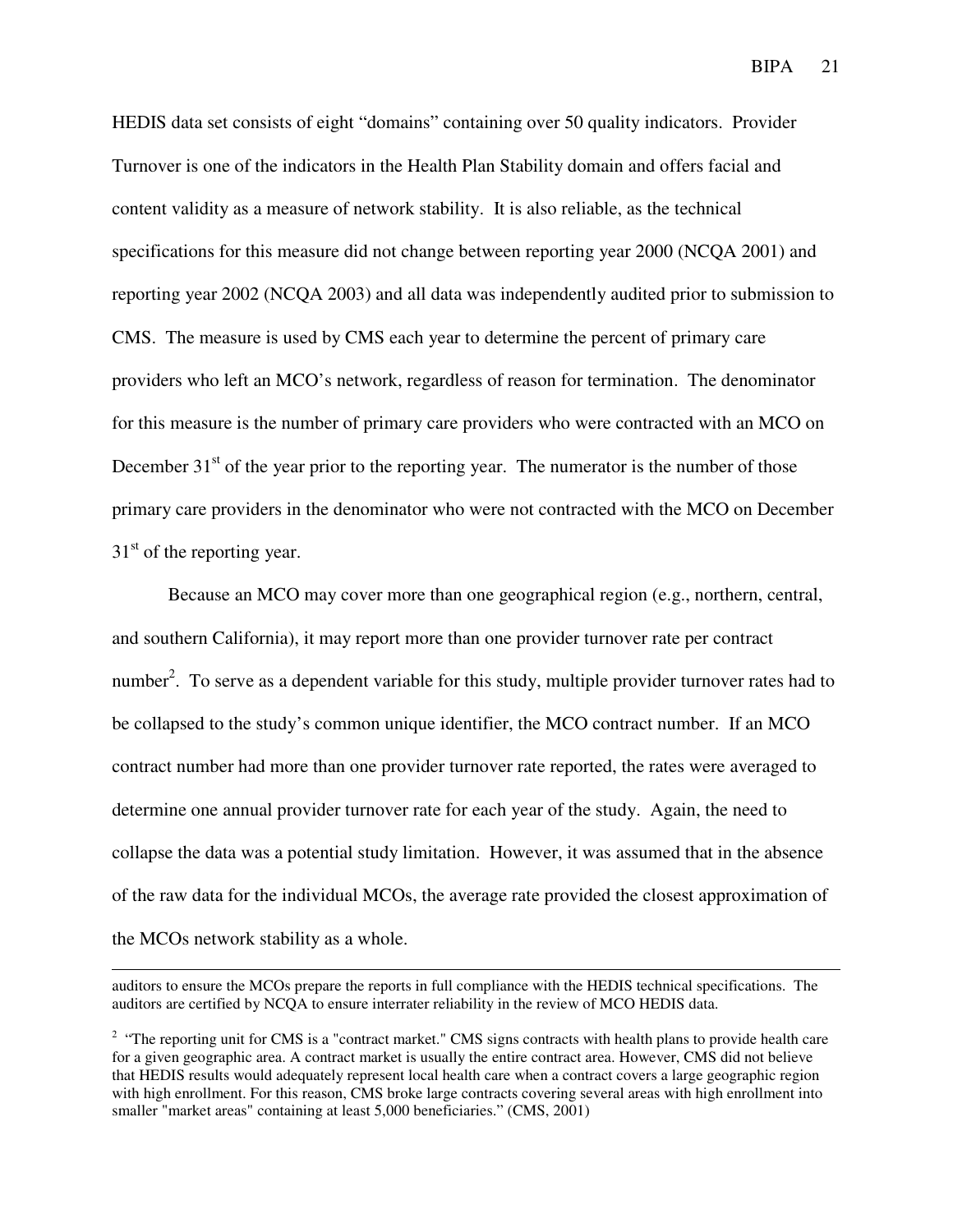The second dependent variable for this study was the MCO's status in the

Medicare+Choice program. As an evaluation covering multiple years, this variable was measured using the MCOs decision to "Term by 2003" or "Stay through 2003." This decision was reflective of whether or not the organization appeared in the list of MCOs that filed HEDIS reports each year.

#### **Analysis Assumptions**

 $\overline{a}$ 

The above data sets were then combined into one file for statistical analysis using the MCO contract number as the unique identifier. In analyzing the data, the following assumptions were made:

- Those MCOs that submitted HEDIS data in 2001, but did not submit in 2002 or 2003, terminated their contract with CMS sometime in 2001.
- Those MCOs that submitted HEDIS data in 2001 and 2002, but did not submit in 2003, terminated their contracts with CMS sometime in 2002.
- Those MCOs that did not submit HEDIS data in 2001 were unable to do so because they did not meet the minimum reporting requirements<sup>3</sup>. These organizations were therefore excluded from the analysis of the first and last study questions, which address an MCO's decision to continue participation in the Medicare Program. In years 2002 and 2003, a few of these MCOs did subsequently submit data, which were included in the other analyses using average Provider Turnover Rate (PTR).

<sup>&</sup>lt;sup>3</sup> According to Chapter 5 of the MCS Medicare Managed Care Manual, the published regulations governing CMS's contracts with the MCOs (CMS, 2004), an organization is exempt from reporting HEDIS measures if it does not meet specified reporting requirements. These requirements include criteria such as: minimum enrollment of 1,000 members on July  $1<sup>st</sup>$  of the measurement year; CMS contract in effect on January  $1<sup>st</sup>$  of the measurement year; initial enrollment on January  $1<sup>st</sup>$  of the measurement year; and reporting only by the surviving entity of a merger or acquisition. There are also MCOs with special circumstances that are exempt from HEDIS reporting, such as demonstration projects that contain specific waivers in their CMS contract.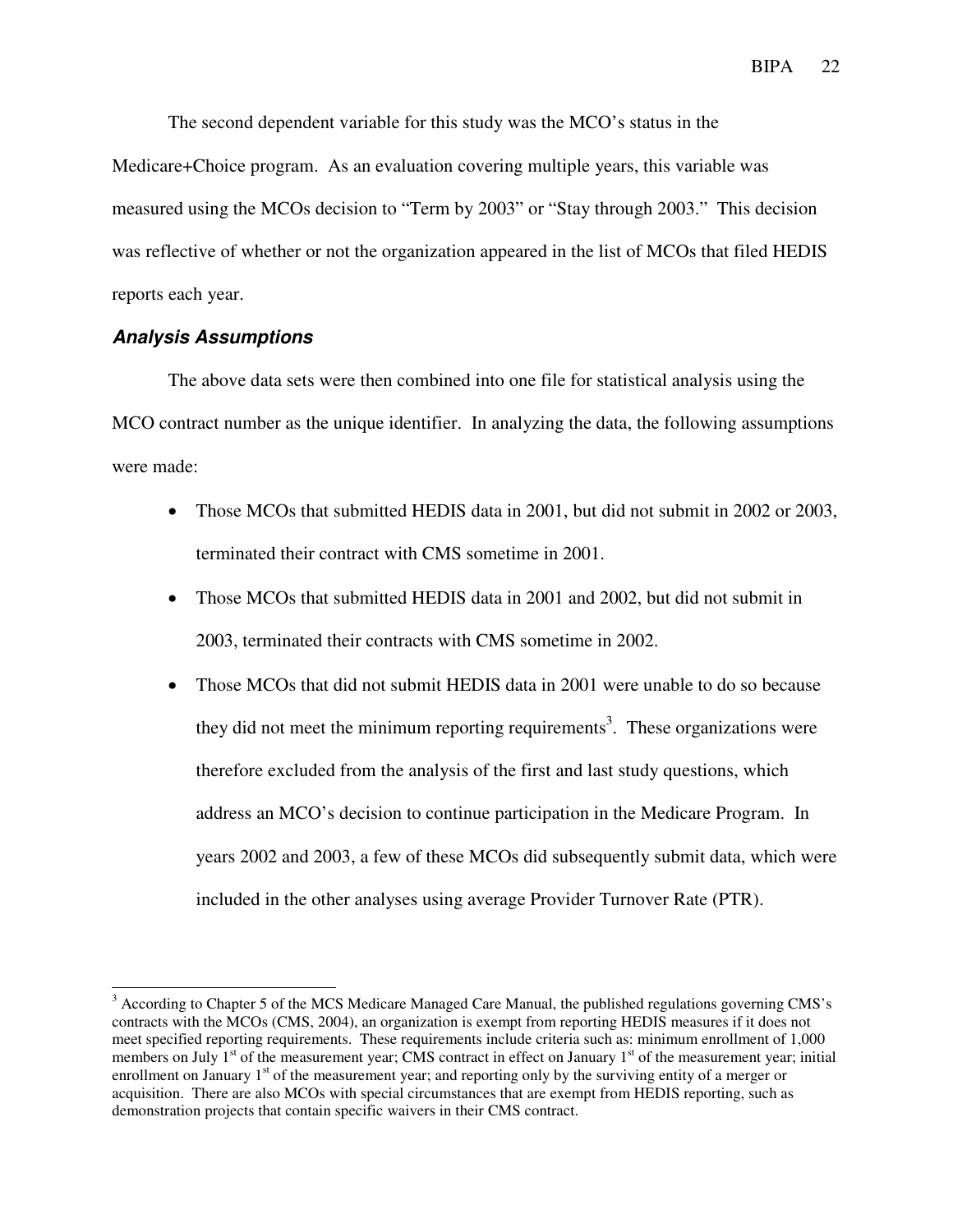• Two MCOs submitted data in 2001 and 2003; but not in 2002. It is assumed they were unable to submit data in 2002, however remained in the program for all three years.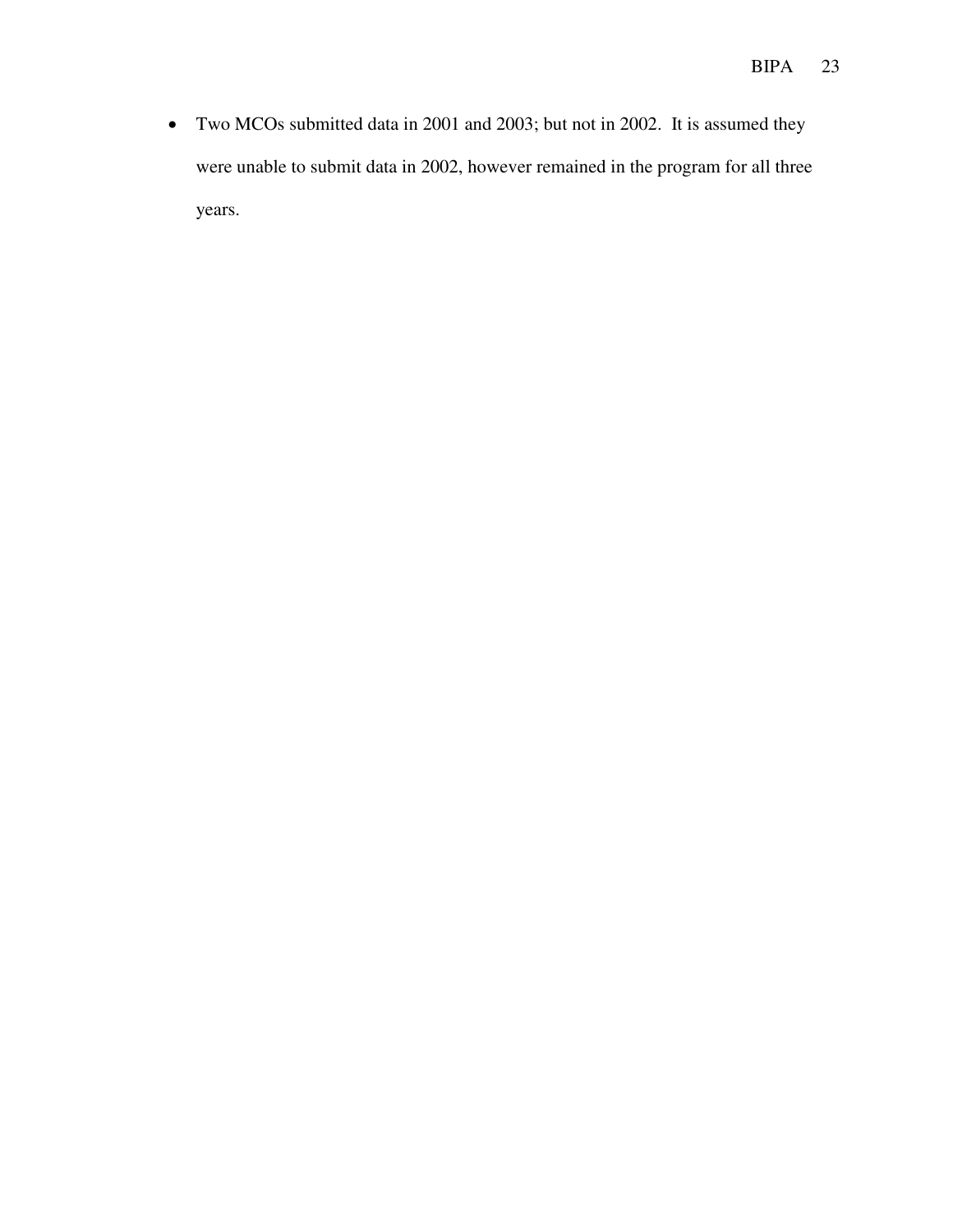#### **CHAPTER 4**

#### **FINDINGS**

The two data sets were combined using the CMS contract number as the unique identifier. A total of 176 MCOs received BIPA funds in calendar year 2001. It is assumed that as active participants in the Medicare+Choice Program in 2001, all 176 MCOs attempted to submit HEDIS reports in 2001 for data year 2000.

Table 1 below details the terminations and HEDIS submissions of the 176 MCOs that received BIPA funds in 2001 ("BIPA MCOs"):

| Table 1. BIPA MCO Terminations and HEDIS Submissions            |      |      |      |  |
|-----------------------------------------------------------------|------|------|------|--|
|                                                                 | 2001 | 2002 | 2003 |  |
| Total of BIPA MCOs that received funds in 2001                  | 176  | 176  | 176  |  |
| Less: Terminated CMS contract in 2001                           |      | 28   | 28   |  |
| Less: Terminated CMS contract in 2002                           |      |      | 5    |  |
| Remaining BIPA MCOs in Medicare+Choice Program                  | 176  | 148  | 143  |  |
| Less: Assumed did not meet HEDIS minimum reporting requirements | 22   | 20   | 13   |  |
| BIPA MCOs that submitted annual HEDIS data                      |      | 128  | 130  |  |
| Less: Submitted HEDIS data, excluding the PTR* measure          | 11   | 7    | 5    |  |
| Submitted HEDIS data, including the PTR* measure                |      | 121  | 125  |  |

*\* Provider Turnover Rate* 

Of the 176 organizations that received BIPA funds in 2001, 28 terminated their contracts with CMS during 2001 and 5 terminated their contracts in 2002. A total of 22, 20, and 13 MCOs did not submit HEDIS data to CMS in 2001, 2002, and 2003, respectively. Of the remaining 154 MCOs that did submit 2001 HEDIS data, 11 were unable to, or elected not to, report the Provider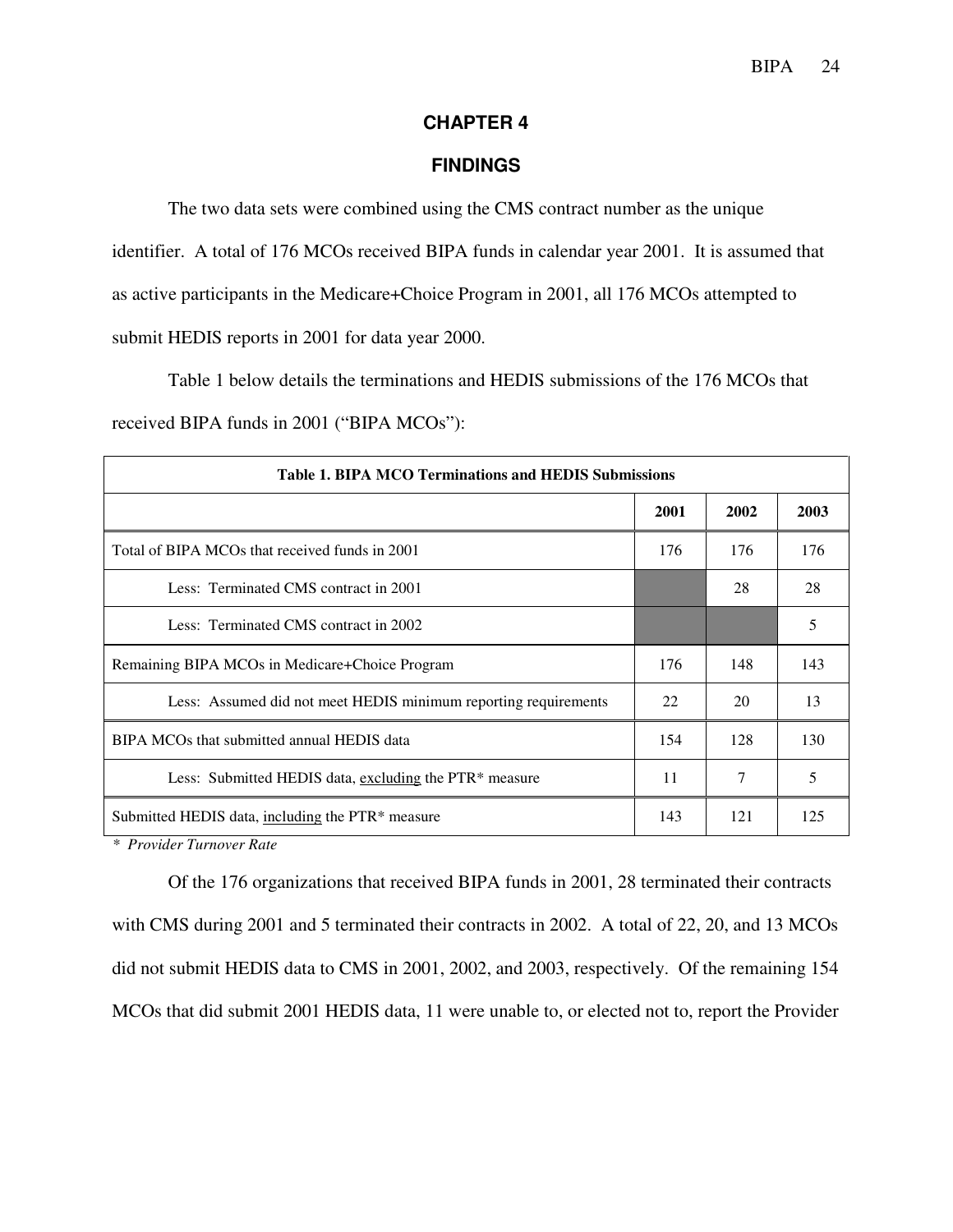Turnover measure<sup>4</sup>. In 2002 this number dropped to 7 and in 2003 to only 5 did not report this measure.

#### **Impact of BIPA Funds on MCO Participation**

Did the use of BIPA funds to either exclusively or partially enhance a provider network impact an MCO's decision to remain in the Medicare+Choice Program? MCOs that used their BIPA funds exclusively for network enhancement were compared to those MCOs that used a proportion of their funds for network enhancement and those that did not use their funds for network enhancement at all. The percent of MCOs that "Termed by 2003" and the percent that "Stayed through 2003" were calculated and compared for each group to determine the impact of each respective option.

| Table 2. Impact of BIPA Funds on MCO Participation in Medicare+Choice Program |                |       |                         |       |              |         |
|-------------------------------------------------------------------------------|----------------|-------|-------------------------|-------|--------------|---------|
|                                                                               | Termed by 2003 |       | <b>Stayed thru 2003</b> |       | <b>Total</b> |         |
| <b>Distribution of BIPA Funds</b>                                             | #              | $\%$  | #                       | $\%$  | #            | $\%$    |
| Exclusive to Network                                                          | 22             | 26.8% | 60                      | 73.2% | 82           | $100\%$ |
| Proportion to Network                                                         | 8              | 16.0% | 42                      | 84.0% | 50           | $100\%$ |
| Nothing to Network                                                            | 3              | 13.6% | 19                      | 86.4% | 22           | $100\%$ |

Of the 82 MCOs that used their BIPA funds exclusively for the enhancement of their provider network, 26.8% terminated their contract with CMS before 2003 and 73.2% stayed through 2003. This is compared to the 50 MCOs that used a portion of their BIPA funds towards network stability, of which 16% terminated before 2003 and 84% stayed through 2003. Of the 22 MCOs that elected not to allocate any funds towards their provider network, 13.6% terminated their contract with CMS by 2003 and 86.4% stayed in the Medicare program through

 $\overline{a}$ 

<sup>&</sup>lt;sup>4</sup> MCOs report an NR (Not Report) when they choose not to calculate and report a rate (due to possible issues such as inability to capture the necessary data), or of the MCOs certified HEDIS compliance auditor determines that a rate is materially biased (CMS, 2001).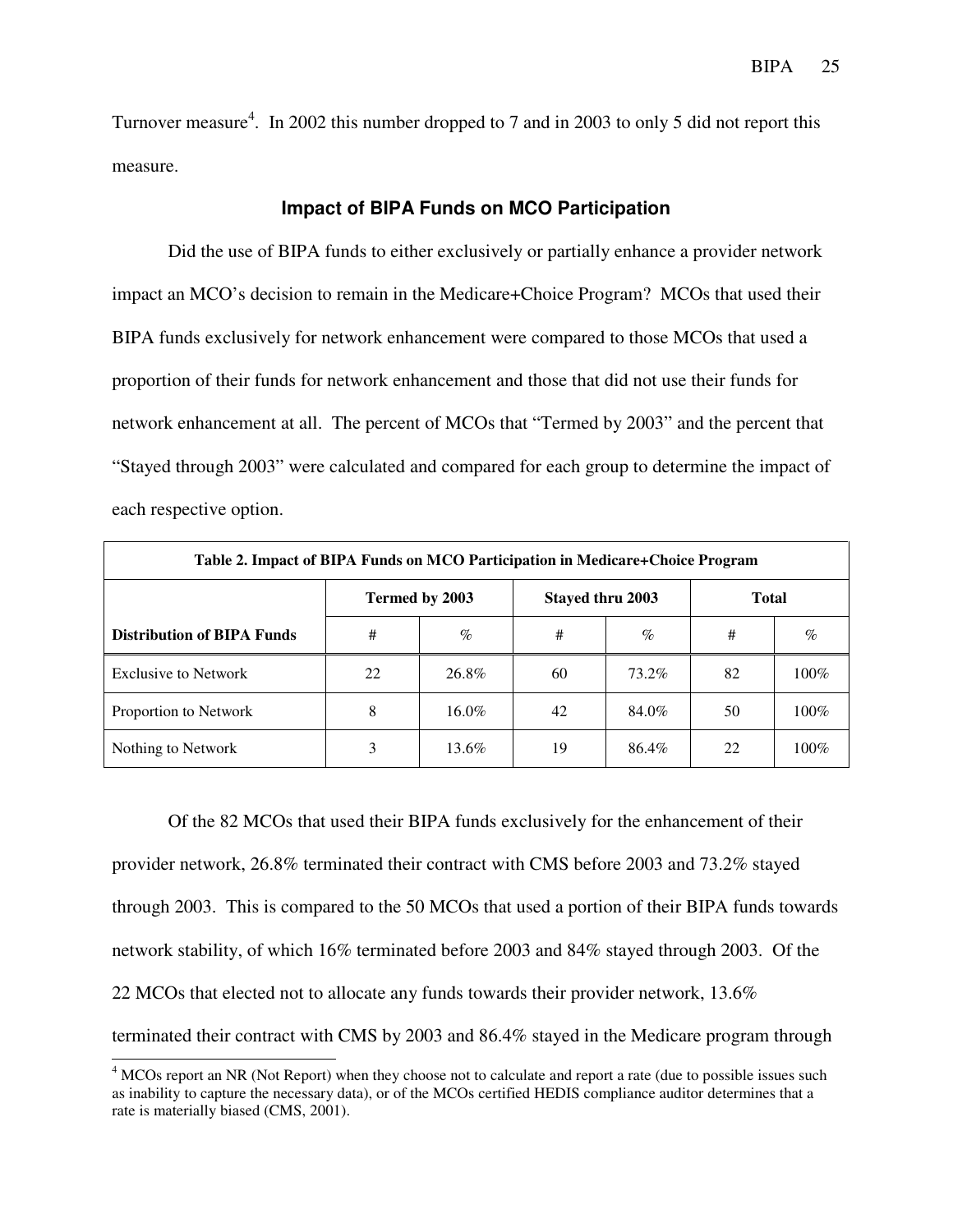2003. Using Pearson Chi-Square significance testing, these results showed no relationship between the distribution of the BIPA funds and the MCO's contract status.

It is possible the MCOs that allocated all or a portion of the BIPA funds to their network and still termed by 2003 were in serious trouble before the implementation of the BIPA policy. They may have had other problems not related to their provider networks that ultimately played out in their decision not to renew their CMS contract. If their problems were provider network related, the funds may have simply arrived too late to remedy their problems, or were insufficient to address their issues. It is also possible that those MCOs that allocated nothing to the stability of their networks did so because they did not have problems with their providers, but instead were facing challenges in other areas that the BIPA funds did address, such as enhancement of benefits or reduction in premium costs.

#### **Impact of BIPA Funds on MCO Provider Network Stability**

One of the study objectives was to determine whether or not those MCOs that used the additional BIPA dollars either exclusively or partially to enhance beneficiary access to providers did in fact stabilize their provider network, i.e., reduce their provider turnover rate. Table 3 below shows the number of MCOs that distributed their BIPA funds exclusively, partially, or not at all for network enhancement and their respective average provider turnover rates for baseline year 2000 (prior to distribution of the funds), and the following two years.

| Table 3. Impact of BIPA Funds on MCO Provider Network Stability |                           |       |                           |       |                           |       |
|-----------------------------------------------------------------|---------------------------|-------|---------------------------|-------|---------------------------|-------|
|                                                                 | <b>Turnover Rate 2000</b> |       | <b>Turnover Rate 2001</b> |       | <b>Turnover Rate 2002</b> |       |
| <b>Distribution of BIPA Funds</b>                               | N                         | Mean  | N                         | Mean  | N                         | Mean  |
| <b>Exclusive to Network</b>                                     | 75                        | 13.49 | 59                        | 14.76 | 62                        | 13.16 |
| Proportion to Network                                           | 46                        | 13.89 | 43                        | 12.98 | 42                        | 12.20 |
| Nothing to Network                                              | 22                        | 12.41 | 19                        | 13.27 | 21                        | 14.55 |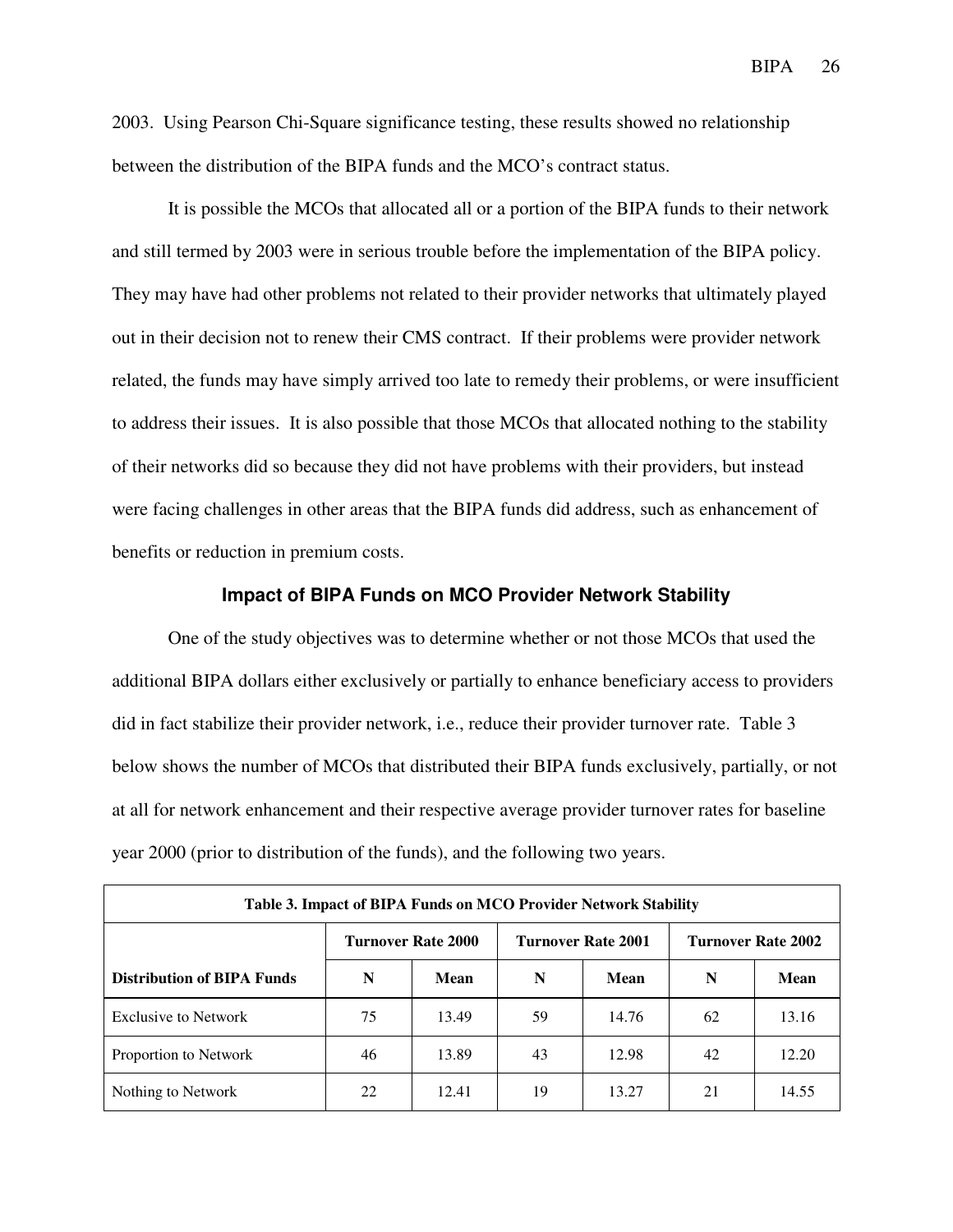The provider turnover rate for those MCOs that allocated the funds exclusively to the network showed an average turnover rate increase from 13.49 in 2000 to 14.76 in 2001 and a subsequent decline to 13.16 percent in 2002. Those MCOs that allocated a portion of their funds to their provider network experienced an annual reduction in their average provider turnover rate from 13.89% in 2000, to 12.98% in 2001, to 12.20% in 2002. For those MCOs that did not allocate any dollars to the provider, the average provider turnover rate actually increased from 12.41% to 13.27% to 14.55% for 2000, 2001, and 2002 respectively. However when a one way ANOVA test was applied, no statistically significant differences were found across these three groups. (For comparison purposes, the national average provider turnover rates for all MCOs participating in the Medicare+Choice Program was 12.61%, 10.89%, and 12.1% for years 2000, 2001, and 2002 respectively (NCQA).)

It is possible that for those MCOs that used their funds for more than just stabilization of their network, doing so solved other problems that may have been impacting their provider networks. For example, if BIPA dollars were also used to provide beneficiaries coverage for more health care benefits, providers may have profited by having more of their services paid for by the MCO rather than by financially strapped beneficiaries. A scenario such as this could have encouraged the providers to stay with the MCO.

#### **Provider Network Stability and MCO Participation**

The final question for this study asks whether high provider turnover rate impacts an MCO's contract status with CMS. BIPA funds were supplied to the MCOs starting early 2001. Using the calendar year 2001 average Provider Turnover Rate, an analysis of those MCOs that maintained their contracts with CMS for the Medicare program through 2002 and those MCOs that retained their contract through 2003 is provided below.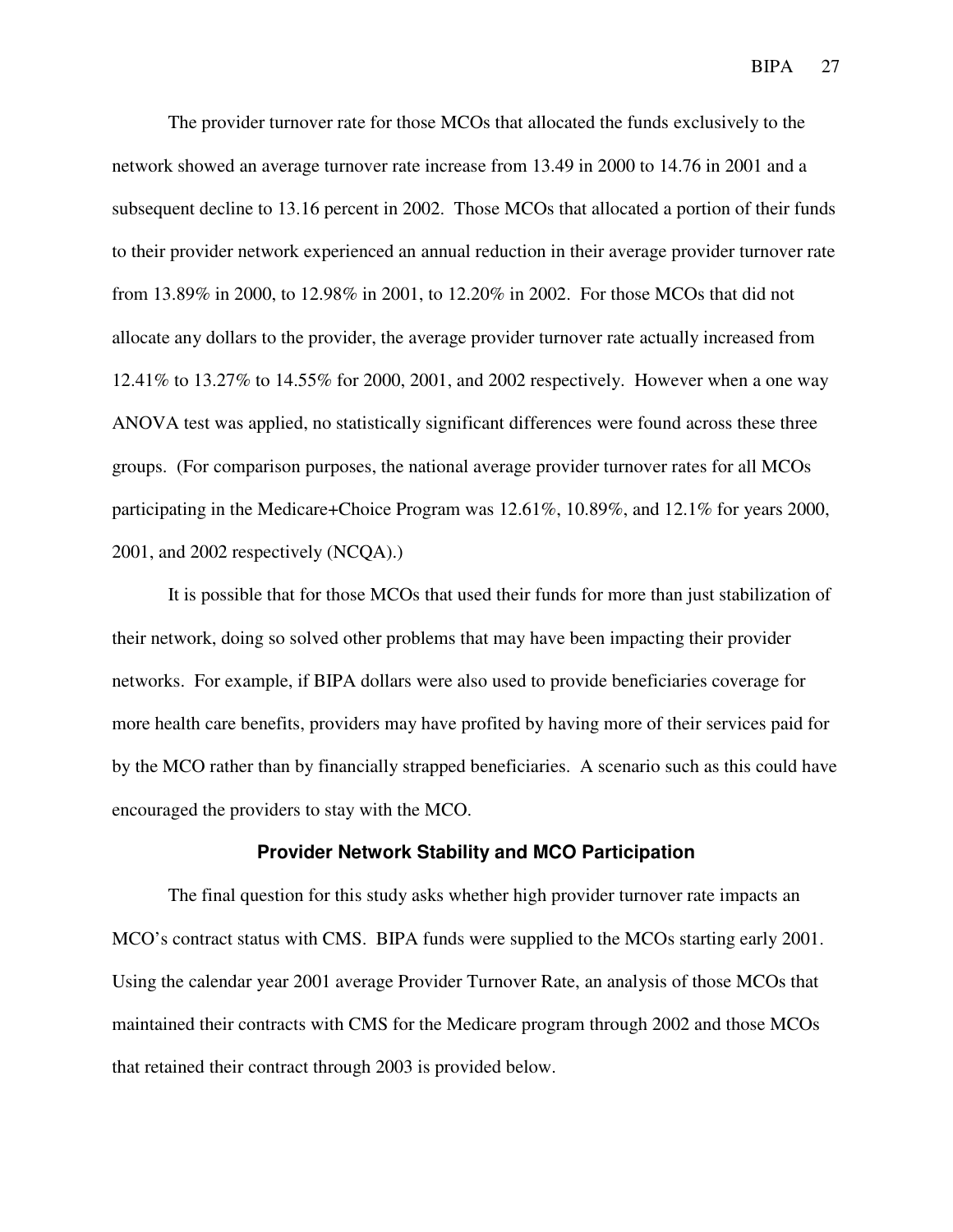| Table 4. Impact of Provider Turnover Rate on MCO Participation in Medicare+Choice Program |                                         |       |  |  |
|-------------------------------------------------------------------------------------------|-----------------------------------------|-------|--|--|
|                                                                                           | <b>Provider Turnover Rate for 2001*</b> |       |  |  |
| <b>Status</b>                                                                             | N                                       | Mean  |  |  |
| Stayed through 2002                                                                       |                                         | 7.79  |  |  |
| Stayed through 2003                                                                       | 14                                      | 14.16 |  |  |

*\* A t-test was applied to the above results and the difference was found not to be significant; however statistical analysis is limited due to the small number of MCOs identified as " Stayed through 2002."* 

It is interesting to note that for those MCOs that stayed through 2002, the average provider turnover rate was 7.79, as compared to the MCOs that elected to continue their participation in the program through 2003 with an average provider turnover rate that is almost double at 14.16. But when a t-test was applied, this difference was not significant; however as only five MCOs terminated at the end of 2002, it was difficult to do statistical comparison on such a small number.

Speculations that could be drawn that these data are telling another story. For one, provider turnover is not always a negative experience for an MCO. Sometimes an organization may need to clean house of disgruntled providers who are costing them with contentious dealings over claim payments, or higher payment rates than the MCO can afford, or even bad mouthing of the MCO to its beneficiaries. By eliminating these unhappy providers from its network, an MCO may in fact be freed up to contract with new supportive providers who then enable it to continue its Medicare+Choice contract. It is also possible that a number of providers could chose to eliminate themselves from a successful MCOs network for a variety of reasons, such as frustration with the MCO's rules for payment of services or the payment rates themselves. This would be reflected in a higher turnover rate for the MCO, but it may not greatly impact a strong MCO that could easily negotiate new contracts.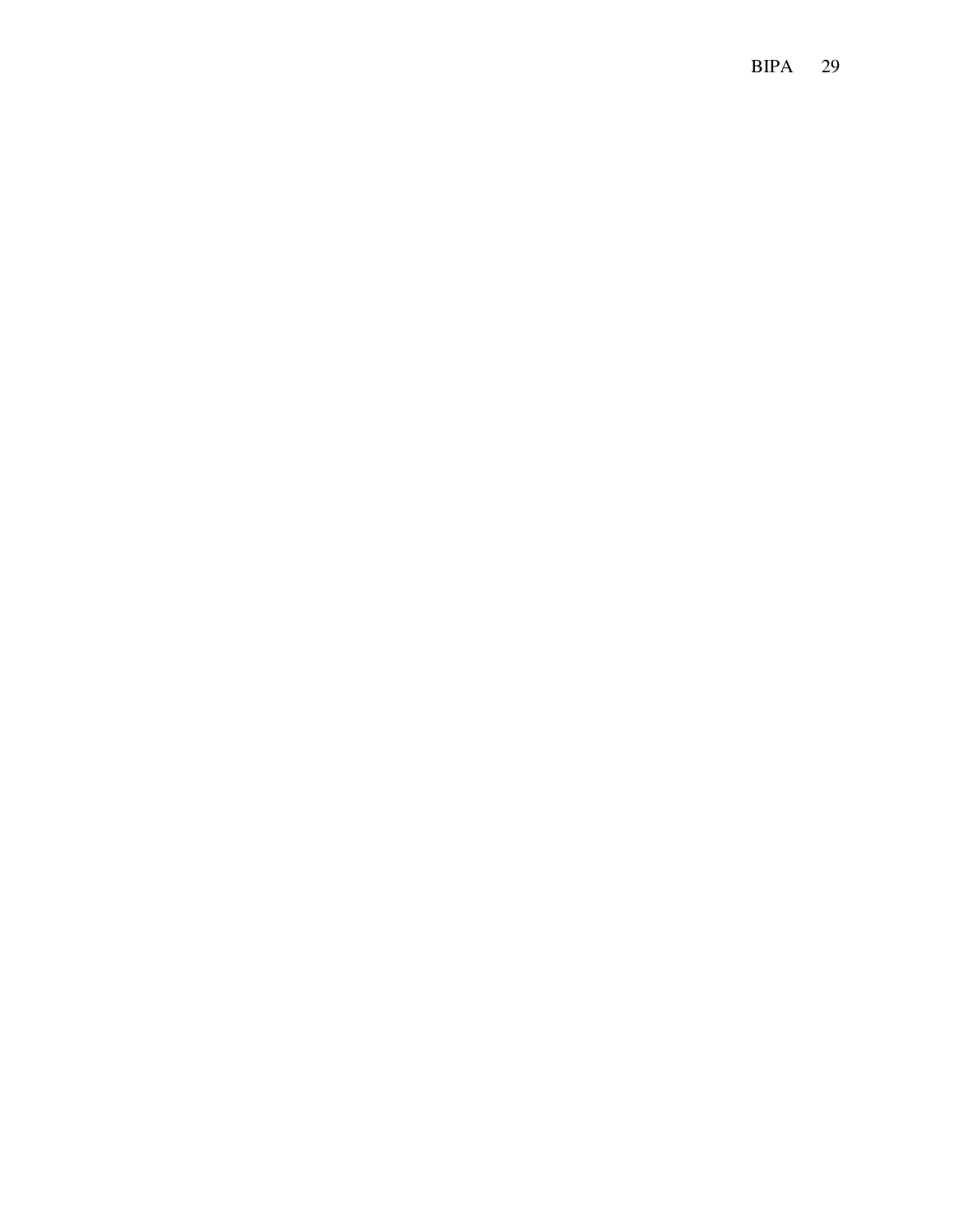#### **Study Limitations**

The technical specifications for preparing the HEDIS Practitioner Turnover measure requires that MCOs include only primary care providers (PCPs) in the measure. Turnover for specialists (such as cardiologists, neurologists, endocrinologists, etc.) is not tracked or reported. However, in the managed care gatekeeper model, the PCP is the initial point of contact for care, provides the vast majority of the patient's care, and is responsible for making referrals to specialists as necessary. Therefore, the measure is still a strong indicator of network stability, as PCPs form the framework of an MCO's network.

The Practitioner Turnover rate also has limitations similar to those of the Dallek and Dennington cited earlier in that it is a snapshot in time. Measuring which providers are in a network from December  $31<sup>st</sup>$  of the previous year to December  $31<sup>st</sup>$  of the reporting year does not reflect the dramatic movement in and out of the network that can take place during a 12-month period.

Another limitation of this study is the fact that the additional funds started to flow to MCOs on March 1, 2001. There were two months during the reporting year 2001 in which the independent variable was not implemented. The technical specifications for the HEDIS Practitioner Turnover measure does not allow for evaluation of changes in a network on a monthly basis. There may be factors that occurred during January and February of 2001 that would influence a practitioner's decision to leave an MCO's network, however given the parameters of the measure, it is not possible to statistically control for them.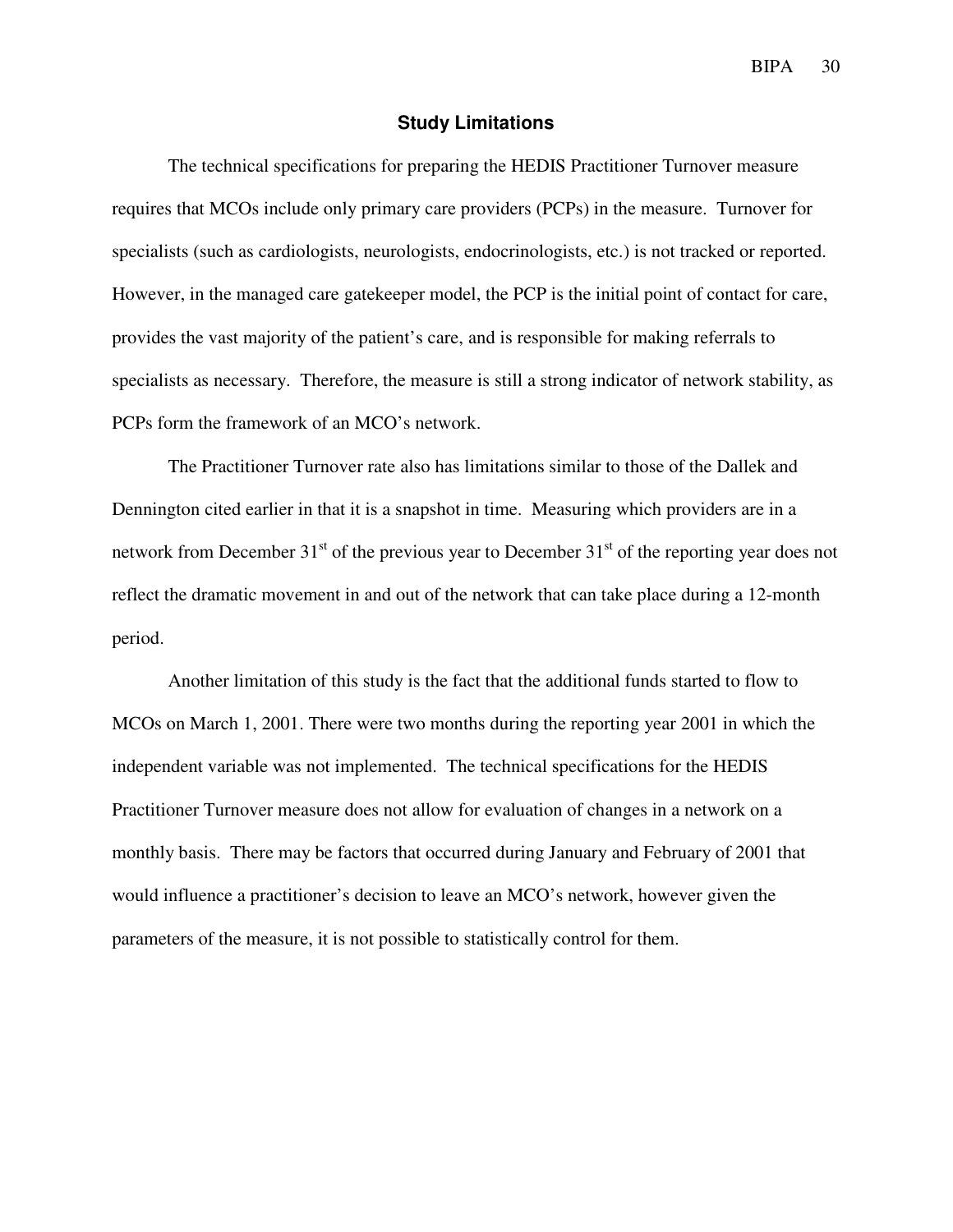#### **CHAPTER 5**

#### **CONCLUSIONS**

According to the report produced by the GAO (GAO, November 2001), the \$1 billion dollars that were infused into the program via the BIPA legislation had little effect on improving overall availability of MCOs for Medicare beneficiaries during 2001.

Because the vast majority of organizations elected to funnel their additional BIPA funds into efforts to stabilize or enhance beneficiary access to providers, the purpose of this paper was to explore the possible relationships those decisions may have created among use of funds, provider network stability, and participation in the M+C Program. The findings of this study show there were no statistically significant relationships among any of the above variables. It appears that despite the decision of most MCOs to flow dollars into their provider network, they were not successful in stabilizing or enhancing them, and participation in the Program continued to decline.

However other factors may have been at play during this time period. Struggles with provider networks were not the only challenges MCOs faced. Organizations were also faced with implementing and complying with burdensome regulations that were imposed as part of the Balanced Budget Act. Some of these regulatory burdens were so onerous they appear to have played a role in keeping other organizations such preferred provider organizations, religious fraternal benefits plans, and provider sponsored organizations from even participating in the Medicare+Choice program. For the MCOs, they may have decided their ongoing operational costs were too great to justify continuation in the program.

This was also a period of new business opportunities for many MCOs in the nongovernment commercial market. Large commercial purchasers were looking for innovative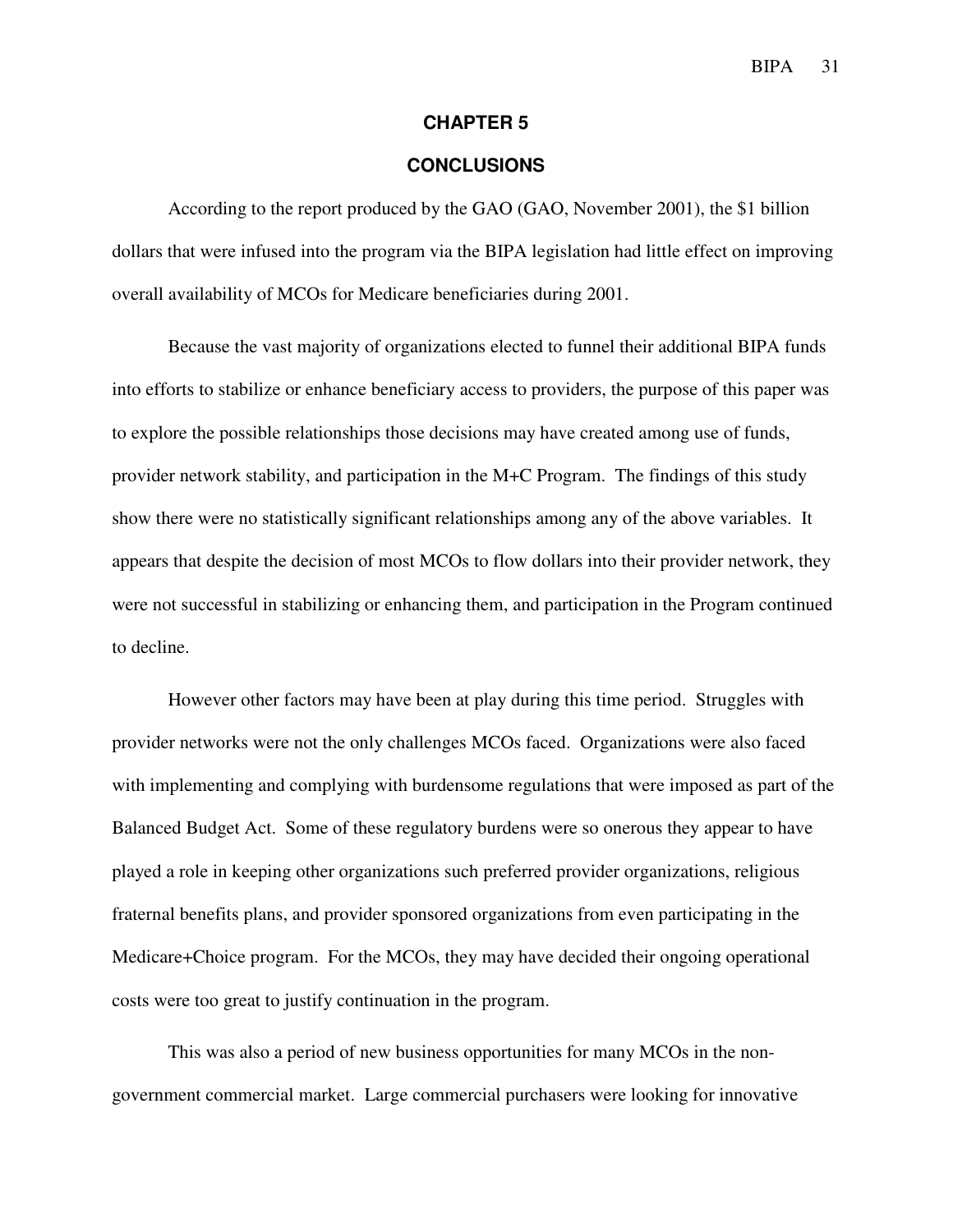ways to save money on the health insurance coverage they offered their employees. Many MCOs decided to devote the resources to designing and building this more lucrative, less regulated portfolio of business, and elected to walk away from the Medicare+Choice program.

For some MCOs the Medicare business may have represented such a small portion of their overall business, there may not have been enough profit, or perhaps any profit, to make worthwhile to continue a contract with CMS. Frequently medium and large MCO have multiple lines of business, including various types of commercial as well as other governmental business, such as Medicaid or the Federal Employees program. Unless each line of business can pay for itself and turn a profit, an MCO may elect to drop it from its portfolio. This could have been the case for some of the MCOs that chose to withdraw from the Medicare+Choice program.

It is also important to note the impact of the late passage of the BIPA legislation, which may have played a critical role in what appears to be the policy's failure. The GAO report (2001), included comments from the agency, CMS, agreeing with the general observation that the Act may not have provided MCOs "sufficient time to react to the legislation and reconsider and reverse carefully considered financial decision, or to rebuild provider networks." To launch the policy, the law required participating MCOs to submit revised contract proposals for that portion of the 2001 contract year that would be affected (March through December). Normally the process of contract proposal and review takes six months, however due to the short deadline to start distributing the additional funds, this process was compressed into six weeks. This meant MCOs had two weeks to consider their options for using the additional dollars and make sound decisions regarding participation in the Medicare program, instead of the usual four months. The two-week due date for proposals caused MCOs to scramble, not only to submit proposed benefit packets for review by CMS, but also to make organizational changes to re-enter markets they had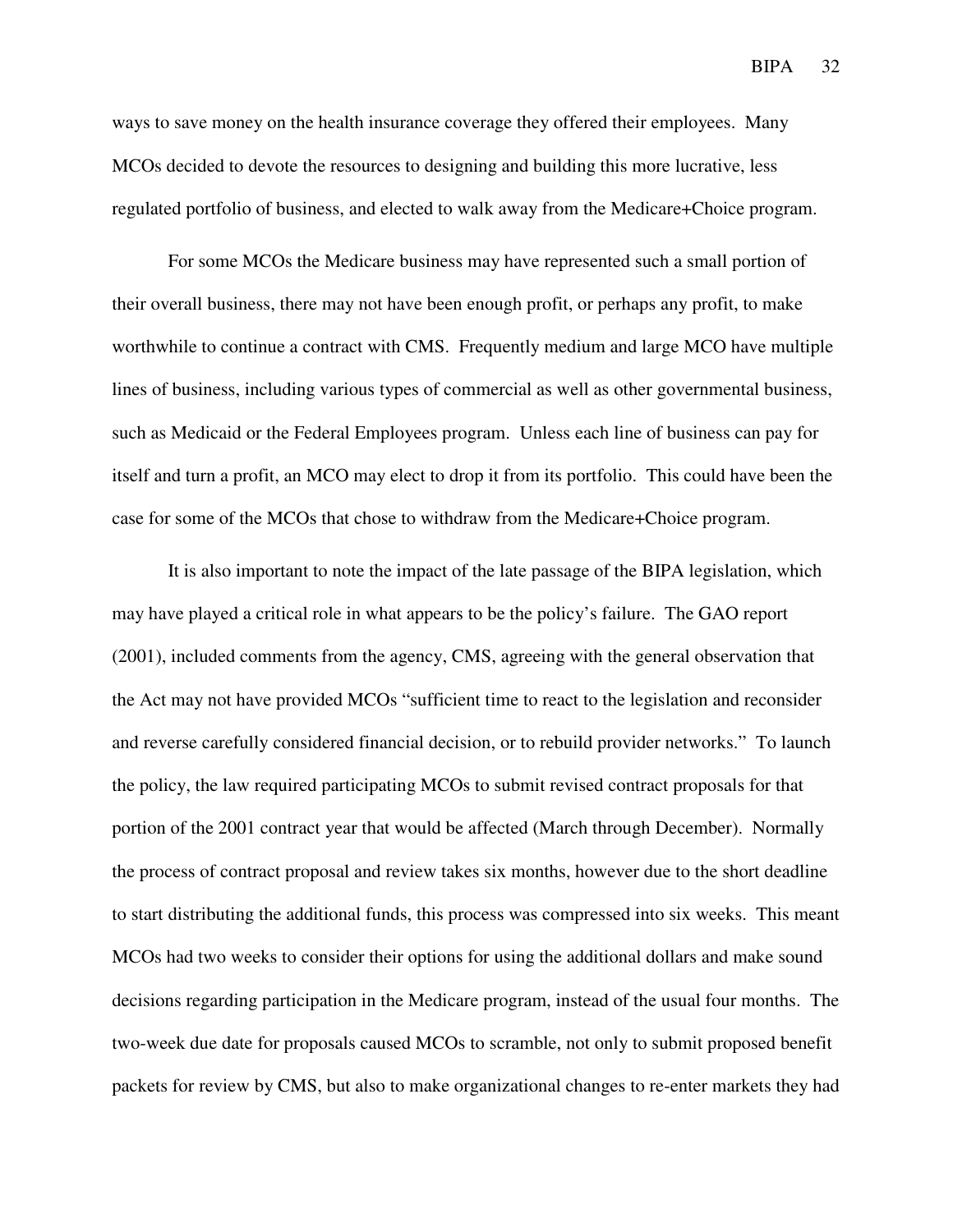decided to exit. Other researchers have cited this implementation timetable as a possible barrier to making BIPA effective in bringing more MCOs back into the Medicare program (Gold and Achman, 2001). The MCOs simply may not have had sufficient time to evaluate their financial options.

Despite its failings, the BIPA experience does offer other evaluation alternatives. There were three MCOs that reentered counties they had dropped from their service areas and three MCOs expanded into counties they previously had not served. Interesting studies could be conducted on beneficiary behavior in counties that added additional MCOs and on reasons that MCOs continued to participate in the Medicare+Choice program. Although MCOs may have expanded into service areas in which another MCO was already present, did the additional MCOs spur more beneficiary enrollment in the Medicare+Choice? Did the simple availability of more MCO's in those areas increase beneficiary awareness of alternatives to traditional fee-forservice health care? And why do MCOs elect to continue in the Medicare+Choice program? Did the MCOs that remained in the program during years 2000 to 2003 do so because of the additional payments? If not, what other forces influenced their business decisions to maintain their contracts? Studies such as these may provide insight into beneficiary behavior and MCO decision-making that could open the door for other Medicare-related policies.

The M+C Program's survival is dependent upon a payment system that appropriately reimburses MCOs for the financial risks they assume while allowing for the cost savings envisioned by the architects of the Balanced Budget Act of 1997 (BBA). The BIPA legislation was just one component in Congress' effort to meet these goals. With the enactment of the BBA, Congress initiated a new payment structure that is being phased-in over a number of years using risk adjustments that pay MCOs more for treating sicker, and therefore more costly,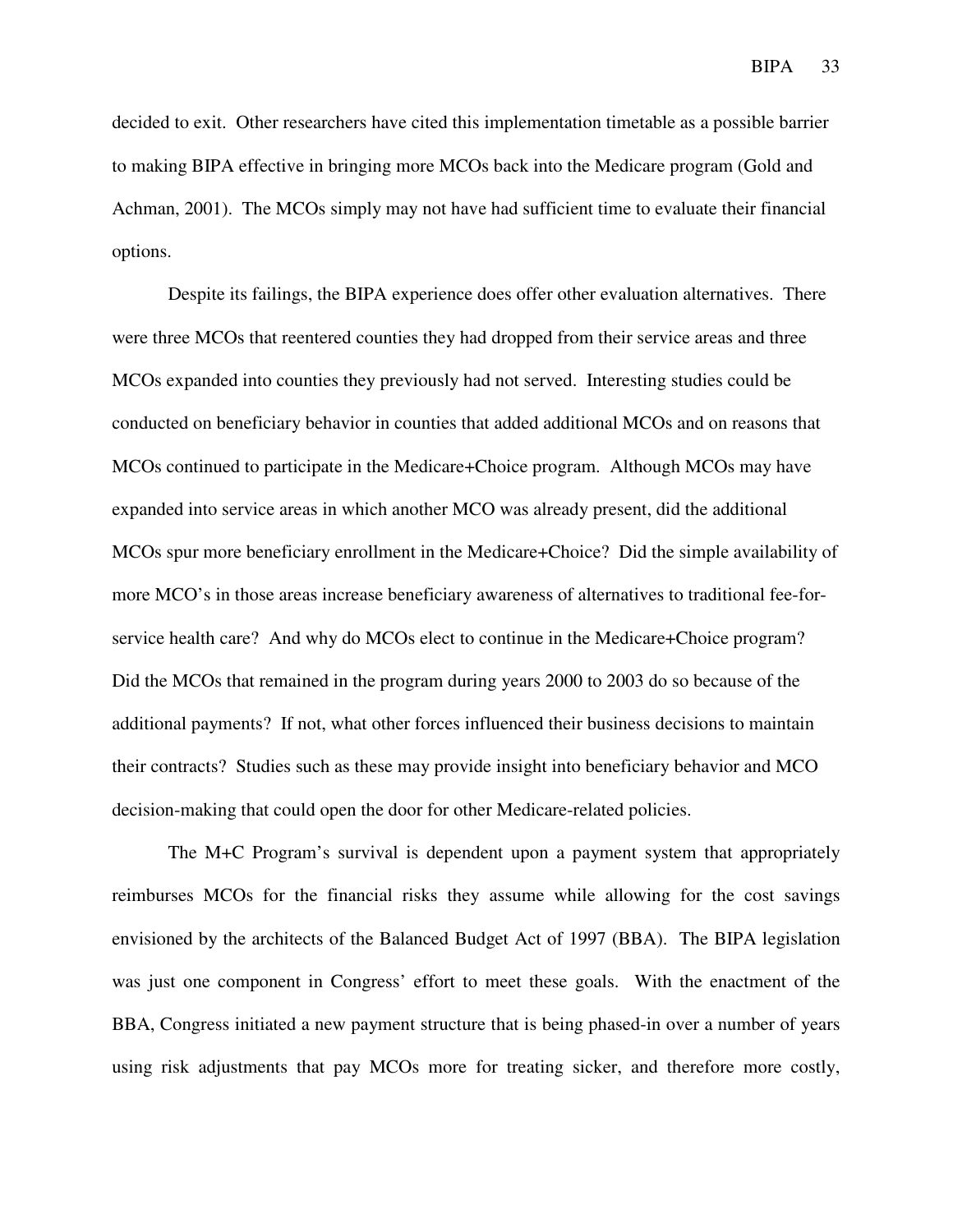beneficiaries (HCFA, 2001). The Medicare Payment Advisory Commission (MedPAC), an independent federal body established by the Balanced Budget Act of 1997 to advise the U.S. Congress on issues affecting the Medicare program, issued a report supporting the additional BBA modifications made in the Balanced Budget Refinement Act (BBRA) (MedPac, 2000). Specifically, MedPac cited the change in deadline for MCOs to submit their annual application for participation in the M+C Program from May 1 to July 1, allowing MCOs more time to better forecast their program costs for the following year and thus have more confidence in the cost and benefit applications they submit. Also cited was the provision to allow MCOs to segment their service areas along county lines and charge higher premiums to beneficiaries living in areas with lower payments; this would allow MCOs to better match their revenues to costs and thus continue in the Program rather than withdraw. Passage of The Medicare Prescription Drug, Improvement and Modernization Act of 2003 (MMA) created the new Medicare Advantage Program with a bidding process in which each MCO will have to submit a bid on an annual basis that identifies the level of government payment it actually needs to offer its benefit package (CMS, 2004). As with disbursements provided under the Medicare+Choice Program, these bids will be risk adjusted to compensate for beneficiary health status. To promote beneficiary choice, the MMA will provide for the establishment of Regional Medicare Advantage health plans that will compete along side the current local level MCOs. CMS believes the MMA-initiated changes will increase not only the number and stability of health plans participating in Medicare, but also increase the types of health plans.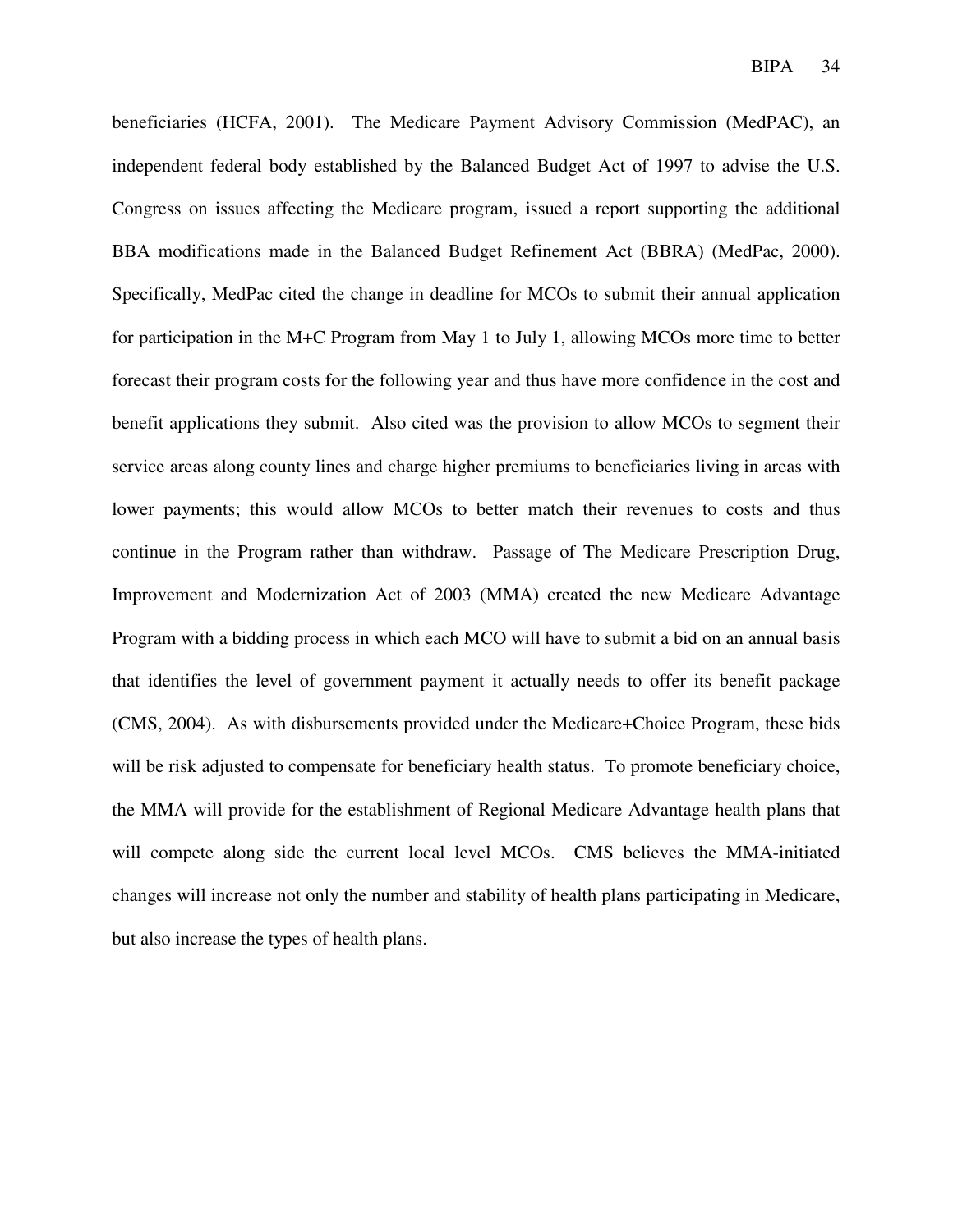#### **GLOSSARY OF TERMS**

- **AAPCC:** Adjusted Average Per Capita Cost (payment methodology used in the Medicare Program, whereby insurance plans are paid a county specific rate by the federal government to provide health care services to Medicare beneficiaries enrolled in their insurance plan).
- **BIPA:** Benefits Improvement and Protection Act of 2000.
- **BBA:** Balanced Budget Act of 1997.
- **Capitation:** Cost risk sharing system of payment commonly used in the health care industry by Managed Care Organizations, by which contracted health care providers are paid a fixed rate per month for each patient served rather than by service performed.
- **CMS:** Centers for Medicare and Medicaid Services (federal government agency responsible for administration of the Medicare and Medicaid programs).
- **Fee-for-Service:** System of payment used in the health care industry whereby health care providers are paid for each service performed.
- **Floor Plan:** MCOs that received the minimum dollar amount ("floor") established by the Balanced Budget Act of 1997.
- **HCFA:** Health Care Finance Administration (previous name for the Centers for Medicare and Medicaid Services).
- **HEDIS:** Health Plan Employer Data and Information Set (a set of standardized performance measures that is administered by the National Committee for Quality Assurance to assess the quality of health care and services provided by managed care organizations).
- **HMO:** Health Maintenance Organization.
- **IPA:** Independent Practice Association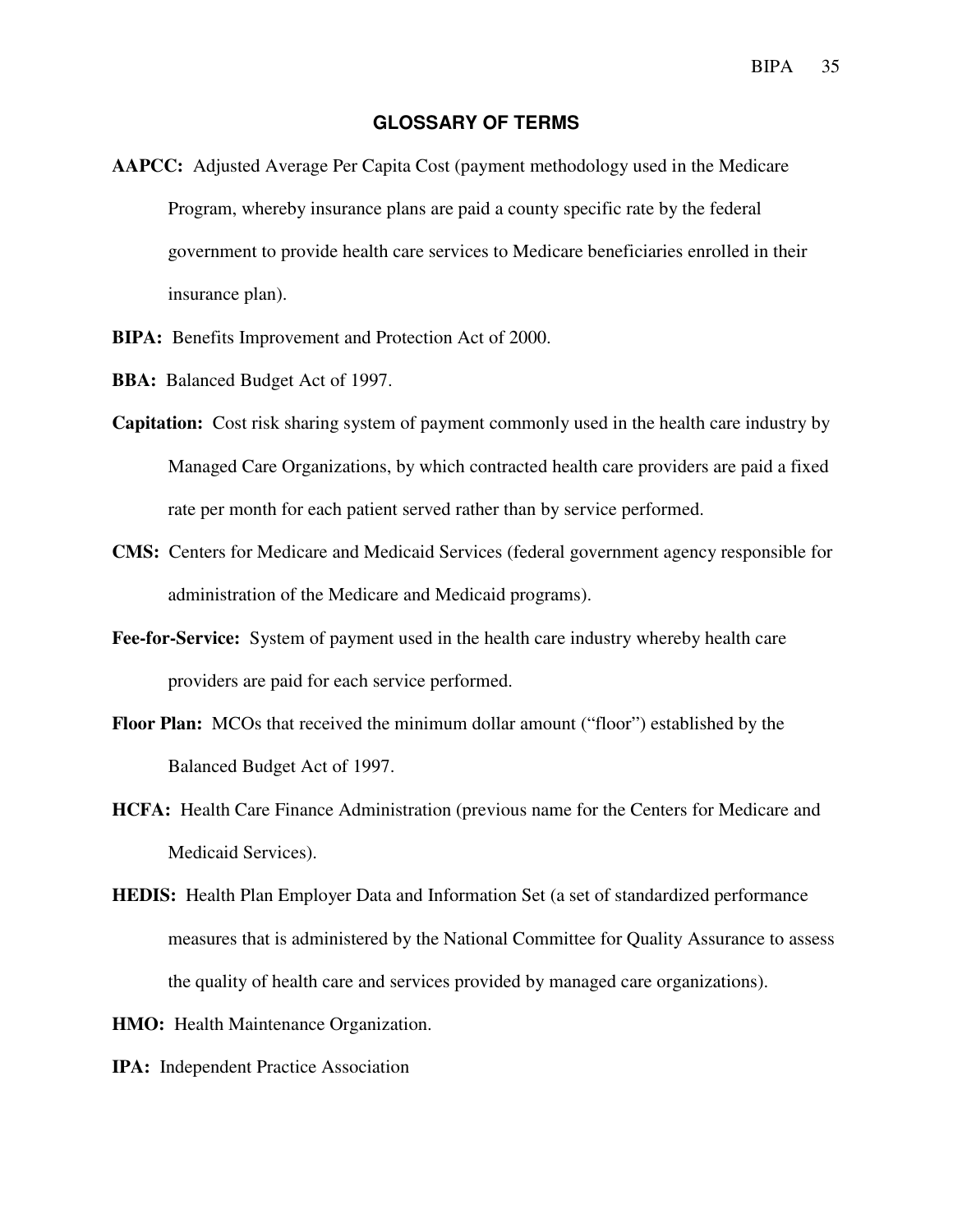- **MCO:** Managed Care Organization, such as a Health Maintenance Organization (HMO) or Perferred Provider Organization (PPO).
- **Medicare + Choice Program:** Medicare program established by the Balanced Budget Act of 1997 to give Medicare beneficiaries an option of enrolling in a variety of private health plans, including HMOs.
- **TEFRA:** Tax Equity and Fiscal Responsibility Act.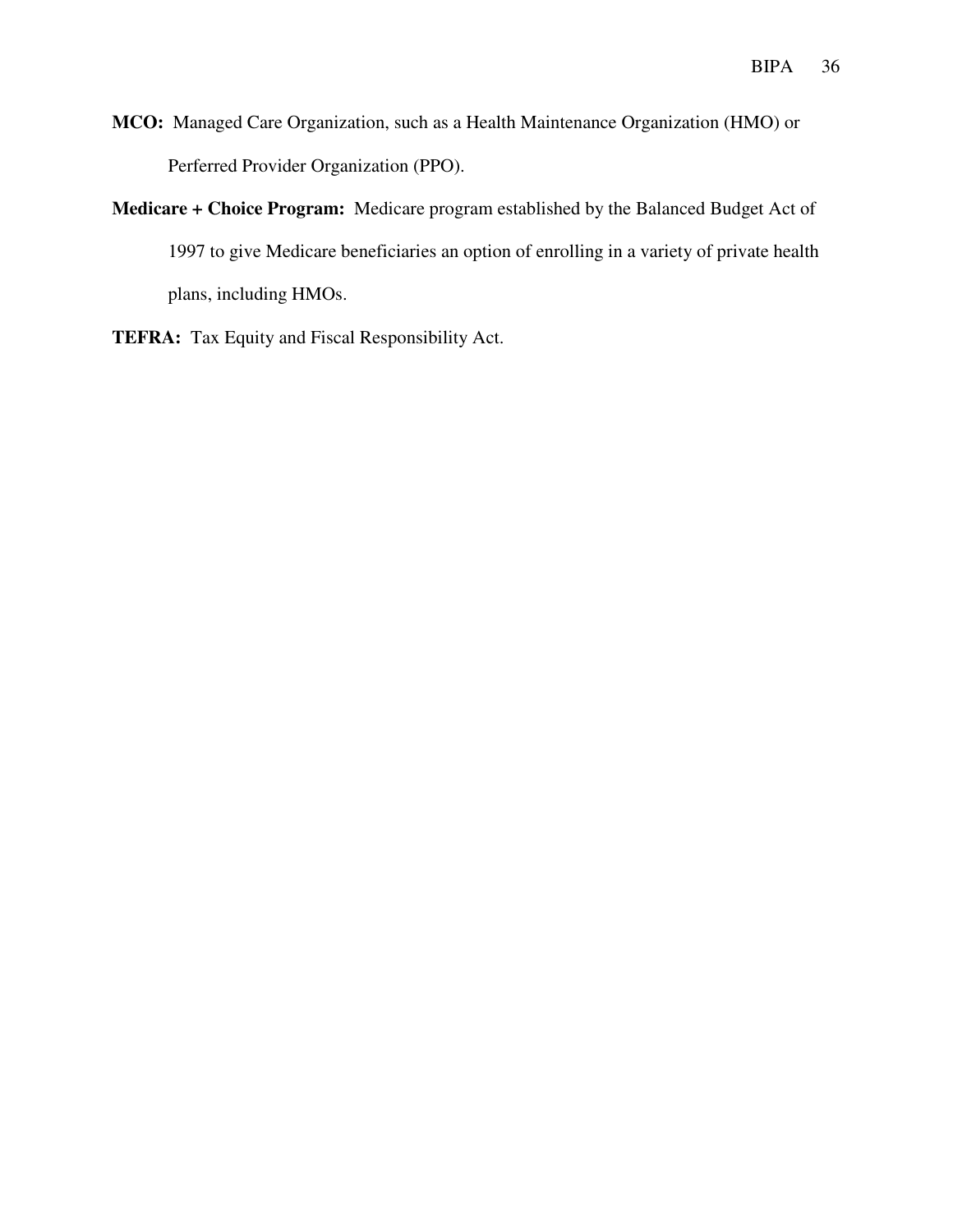#### **REFERENCES**

- Achman, L., & Gold, M. (2002, February). Medicare+Choice 1999-2201: An analysis of managed care plan withdrawals and trends in benefits and premiums. New York: The Commonwealth Fund.
- Brown, R.S., Bergeron, J.W., Clement, D.G., Hill, J.W., & Retchin, S.M. (1993). The Medicare Risk Program for HMO: Final summary report on findings from the evaluation. Princeton: Mathematica Policy Research, Inc.
- Centers for Medicare & Medicaid Services (1997, April 14). Operational policy letter #47 [revised]: New reporting requirements for Medicare health plans in 1997: HEDIS 3.0 measures and the Medicare beneficiary satisfaction survey. Washington: Department of Health & Human Services, Health Care Financing Administration.
- Centers for Medicare & Medicaid Services (2001). The 2001 Medicare and Medicaid statistical supplement to the Health Care Financing Review. Washington: United States Government Printing Office.
- Centers for Medicare & Medicaid Services (2001). HEDIS 2001 (Summary) documentation for reporting year 2000. Retrieved September 26, 2001 from http://www.cms.hhs.gov/healthplans/hedis/hedisdwn.asp.
- Centers for Medicare & Medicaid Services (2004, November 12). Medicare managed care manual: Chapter 5 Quality assessment. Retrieved November 21, 2004 from http://www.cms.hhs.gov/manuals/116\_mmc/mc86toc.asp
- Centers for Medicare & Medicaid Services (2004, August 3). Proposed regulations to implement the new Medicare law: The next step toward prescription drug coverage, better benefits and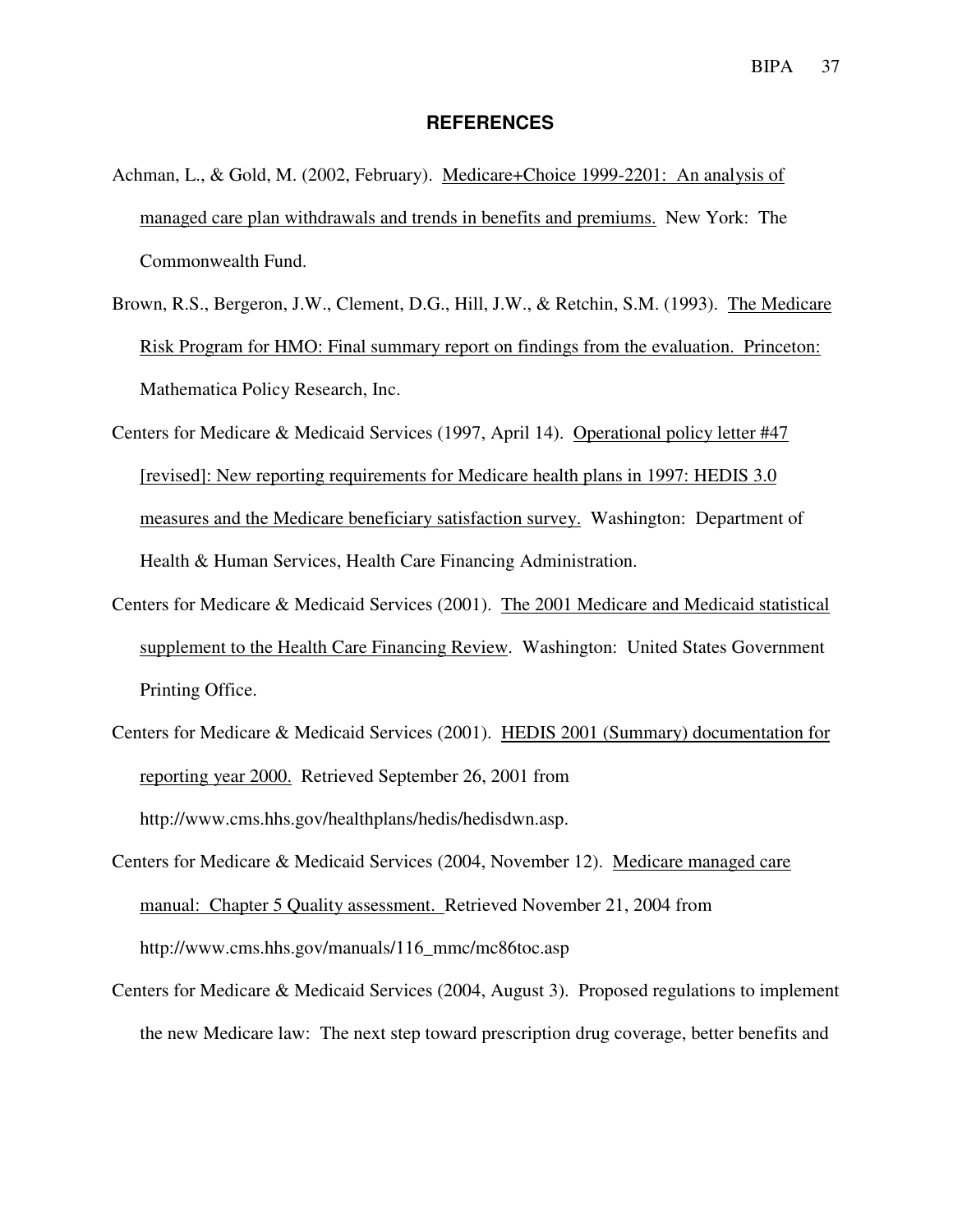lower costs for Medicare beneficiaries. Fact sheet retrieved November 25, 2004 from http://www.cms.hhs.gov/media/press/release

- Congressional Research Service, Library of Congress. (1997, February 27). Medicare and health care chartbook. Washington: United States Government Printing Office.
- Dallek, G., & Dennington, A. (2002, January). Physician withdrawals: A major source of instability in the Medicare+Choice program. New York: The Commonwealth Fund.
- GAO (2001, November). Report to congressional requesters: Medicare+Choice recent payment increases had little effect on benefits or plan availability in 2001. Washington, D.C.: Author.
- Gold, M. & Achman, L. (2001, June). Raising payment rates: Initial effects of BIPA 2000. Monitoring Medicare+Choice Fast Facts, 6. Washington, Mathematica Policy Research, Inc.
- HCFA Press Office. (2001, March 9). Distribution of increased payments to Medicare+Choice Organizations under the Medicare, Medicaid, and SCHIP Benefits Improvement and Protection Act of 2000. Fact sheet retrieved March 24, 2002, from http://hcfa.gov/medicare/bipafact.htm
- Henry J. Kaiser Family Foundation. (2001, September). Fact sheet: Medicare + Choice. Retrieved March 3, 2002, from http://www.kff.org/content/2001/2052-03/.
- MedPac (2000, March). Chapter 5, Medicare+Choice: trends since the Balanced Budget Act Report to Congress: Medicare payment policy. Washington, D.C.: Author.
- Moon, M., Gage, B. & Evans, A. (1997, September). "An examination of key Medicare provisions in the Balanced Budget Act of 1997." The Urban Institute. Retrieved April 6, 2002, from http://www.urban.org/entitlements/moonfinal.htm
- NCQA. "HEDIS summary data and means & percentiles" Retrieved April 20, 2005, from http://www.ncqa.org/programs/HEDIS.